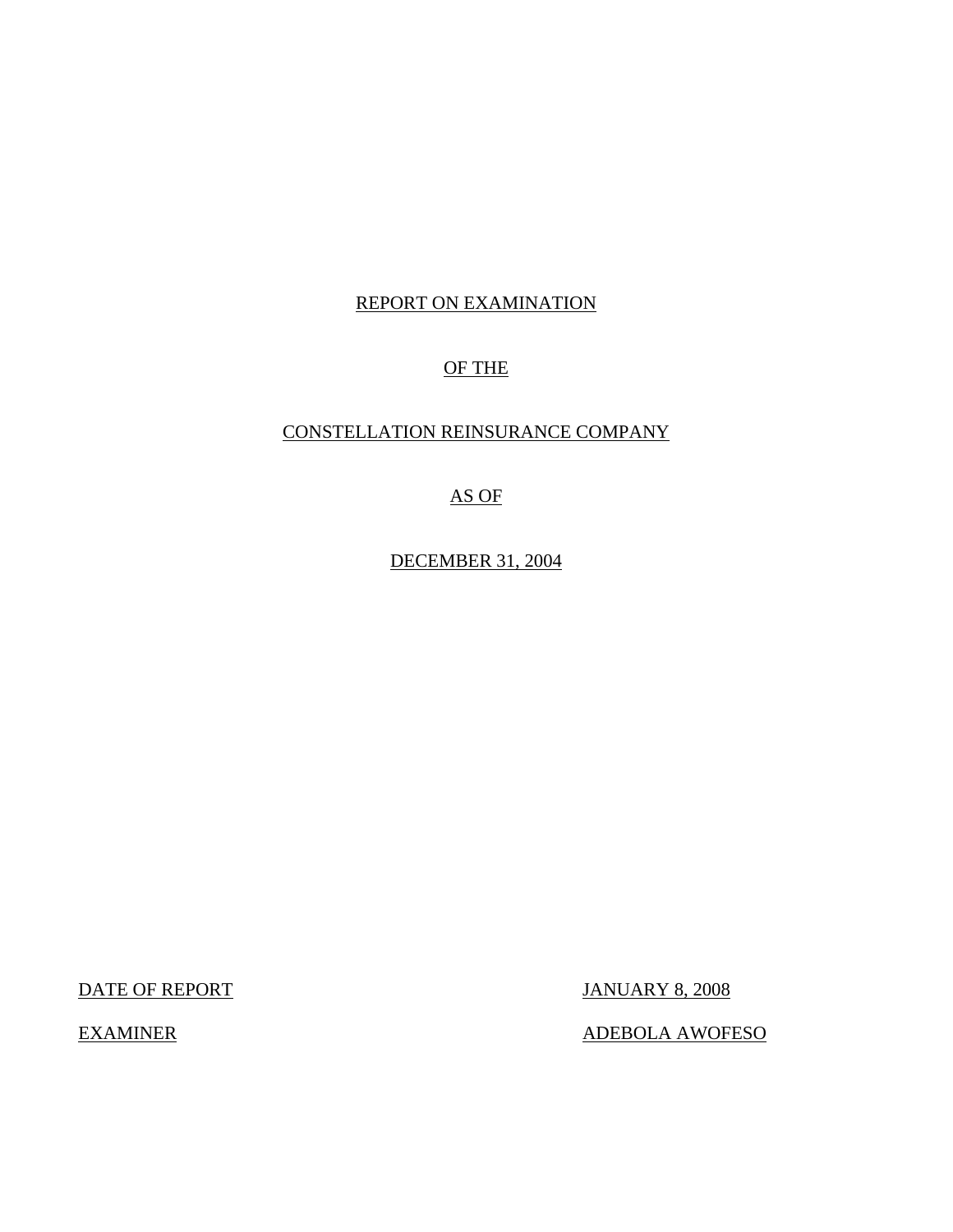### TABLE OF CONTENTS

# ITEM NO. PAGE NO.

| 1  | Scope of examination                                                                                                                                                                          | $\overline{2}$                     |
|----|-----------------------------------------------------------------------------------------------------------------------------------------------------------------------------------------------|------------------------------------|
| 2. | <b>Description of Company</b>                                                                                                                                                                 | 3                                  |
|    | A. Management<br>B. Territory and plan of operation<br>C. Reinsurance<br>D. Holding company system<br>E. Abandoned Property Law<br>F. Significant operating ratios<br>G. Accounts and records | 4<br>6<br>7<br>8<br>10<br>10<br>11 |
| 3. | <b>Financial statements</b>                                                                                                                                                                   | 13                                 |
|    | A. Balance sheet<br>B. Underwriting and investment exhibit                                                                                                                                    | 13<br>15                           |
| 4. | Losses and loss adjustment expenses                                                                                                                                                           | 16                                 |
| 5. | Market conduct activities                                                                                                                                                                     | 17                                 |
| 6. | Conclusion                                                                                                                                                                                    | 17                                 |
| 7. | Compliance with prior report on examination                                                                                                                                                   | 18                                 |
| 8. | Summary of comments and recommendations                                                                                                                                                       | 18                                 |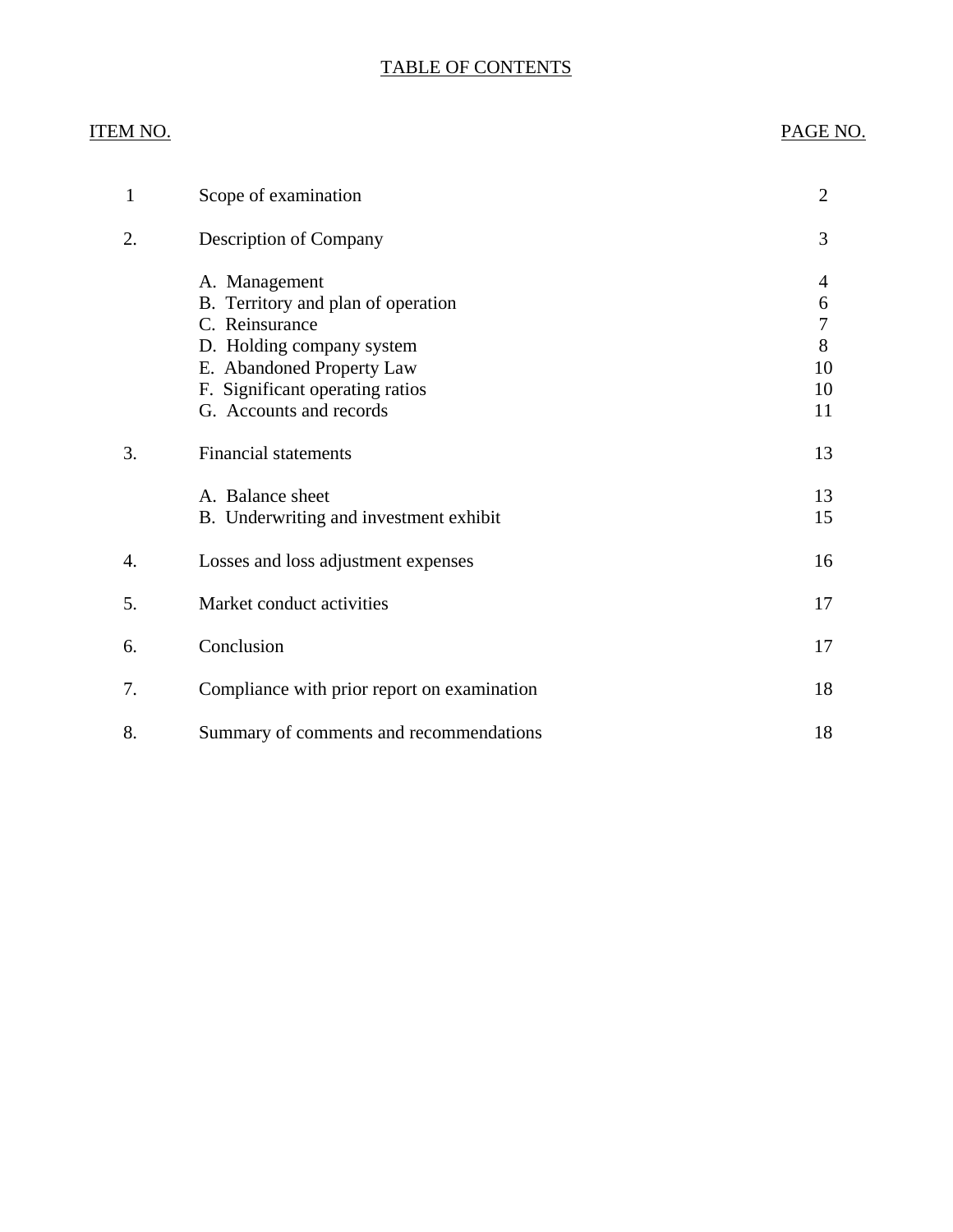

STATE OF NEW YORK INSURANCE DEPARTMENT 25 BEAVER STREET NEW YORK, NEW YORK 10004

January 8, 2008

Honorable Eric Dinallo Superintendent of Insurance Albany, New York 12257

Sir:

Pursuant to the requirements of the New York Insurance Law, and in compliance with the instructions contained in Appointment Number 22416 dated October 13, 2005 attached hereto, I have made an examination into the condition and affairs of Constellation Reinsurance Company as of December 31, 2004, and submit the following report thereon.

Wherever the designations "the Company" or "Constellation" appear herein without qualification, they should be understood to indicate Constellation Reinsurance Company.

Wherever the term "Department" appears herein without qualification, it should be understood to mean the New York Insurance Department.

The examination was conducted at the Company's administrative office located at  $105$  East  $17<sup>th</sup>$ Street, New York, New York 10003 and at Cambridge Integrated Services Group ("Cambridge"), 4B Cedar Brook Drive, Cranbury, New Jersey 08512. Cambridge is a third party administrator that provides claims processing, handling and other services to the Company.

This examination has determined that the Company was insolvent at December 31, 2004 in the amount of \$6,196,075, its capital of \$2,350,000 was impaired in the amount of \$8,546,075, and its minimum required to be maintained surplus of \$2,200,000 was impaired in the amount of \$8,396,075.

Subsequent to the examination date, in its 2005 annual statement, the Company reported an impairment of its minimum required surplus as regards policyholders and on May 5, 2006, the Company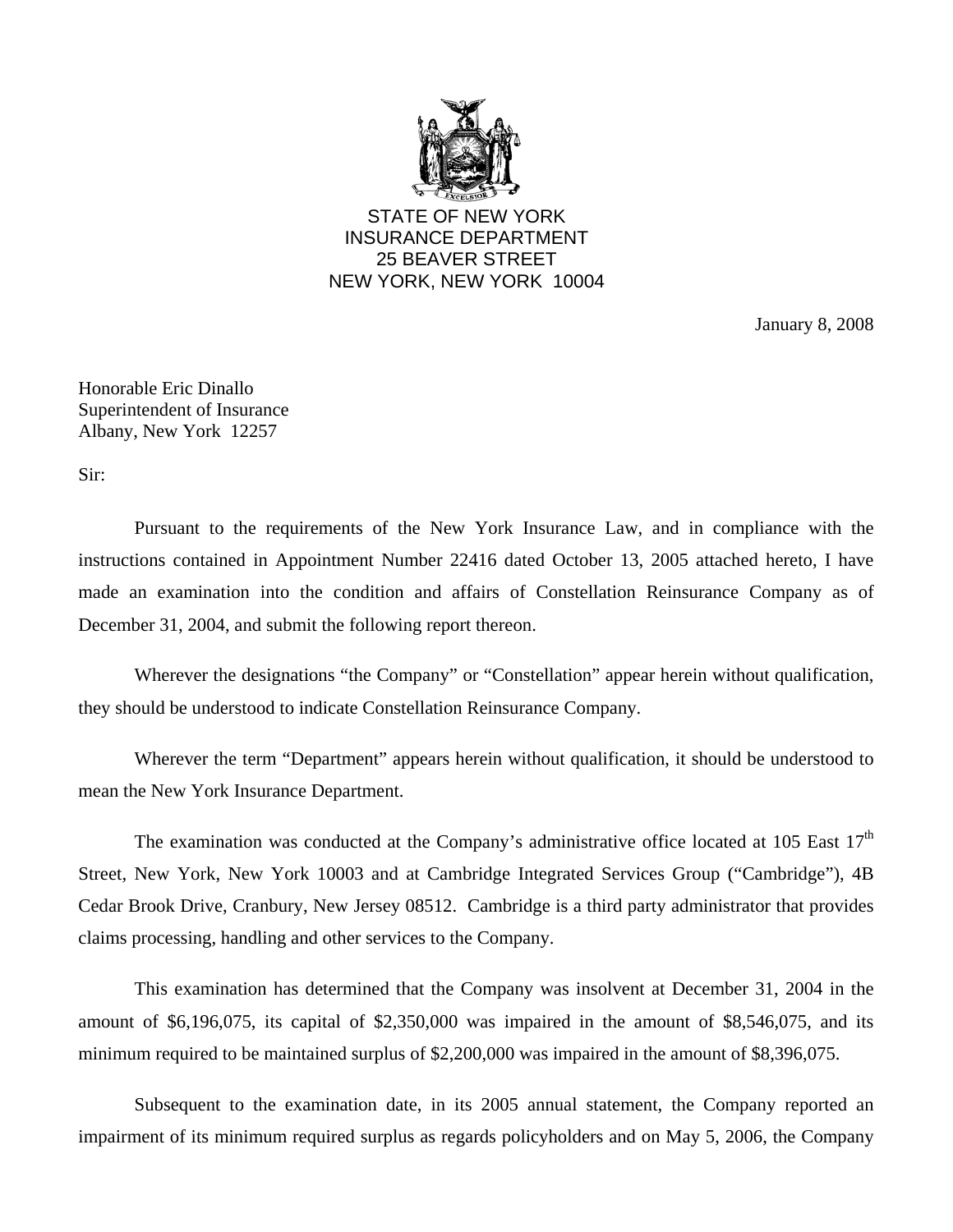submitted a commutation plan pursuant to Section 1321 of the New York Insurance Law and Department Regulation 141 to eliminate the impairment. In its June 30, 2006 quarterly statement, the Company reported itself insolvent in the amount of \$2,291,951 and the Company submitted an amended commutation plan ("Amended Plan") on October 20, 2006 to eliminate the insolvency and impairment of its surplus reported in its June 30, 2006 quarterly statement.

On April 4, 2007, the Company submitted an exhibit which showed its filed balance sheet amounts as of June 30, 2006 and December 31, 2006 and a pro-forma post-Regulation 141 balance sheet as of December 31, 2006, which indicated a positive surplus as regards policyholders in the amount of \$3,899,000 as a result of accepted commutations pursuant to the Amended Plan, thus eliminating the insolvency and restoring surplus to an amount in excess of the minimum amount required to be maintained as of December 31, 2006. By letter dated April 25, 2007, the superintendent approved the implementation of the Amended Plan.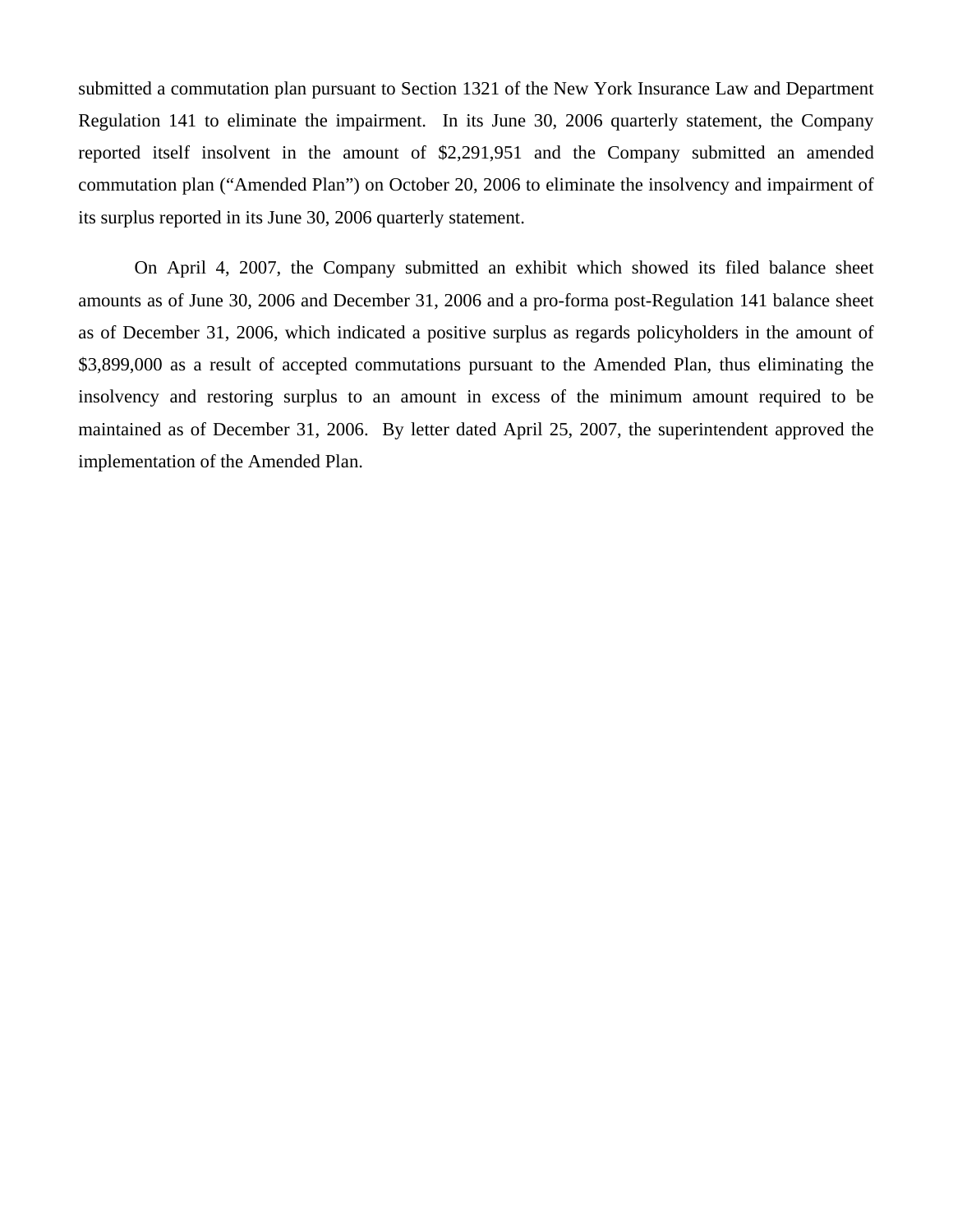#### 2 **1. SCOPE OF EXAMINATION**

<span id="page-4-0"></span>The previous examination was conducted as of December 31, 1999. This examination covers the five-year period from January 1, 2000 through December 31, 2004. Transactions occurring subsequent to this period were reviewed where deemed appropriate by the examiner.

The examination comprised a complete verification of assets and liabilities as of December 31, 2004. The examination included a review of income, disbursements and company records deemed necessary to accomplish such analysis or verification and utilized, to the extent considered appropriate, work performed by the Company's independent public accountants. A review or audit was also made of the following items as called for in the Examiners Handbook of the National Association of Insurance Commissioners ("NAIC"):

> History of Company Management and control Corporate records Fidelity bond and other insurance Territory and plan of operation Growth of Company Business in force by states Loss experience Reinsurance Accounts and records Financial statements

A review was also made to ascertain what action was taken by the Company with regard to comments and recommendations contained in the prior report on examination.

This report on examination is confined to financial statements and comments on those matters, which involve departures from laws, regulations or rules, or which are deemed to require explanation or description.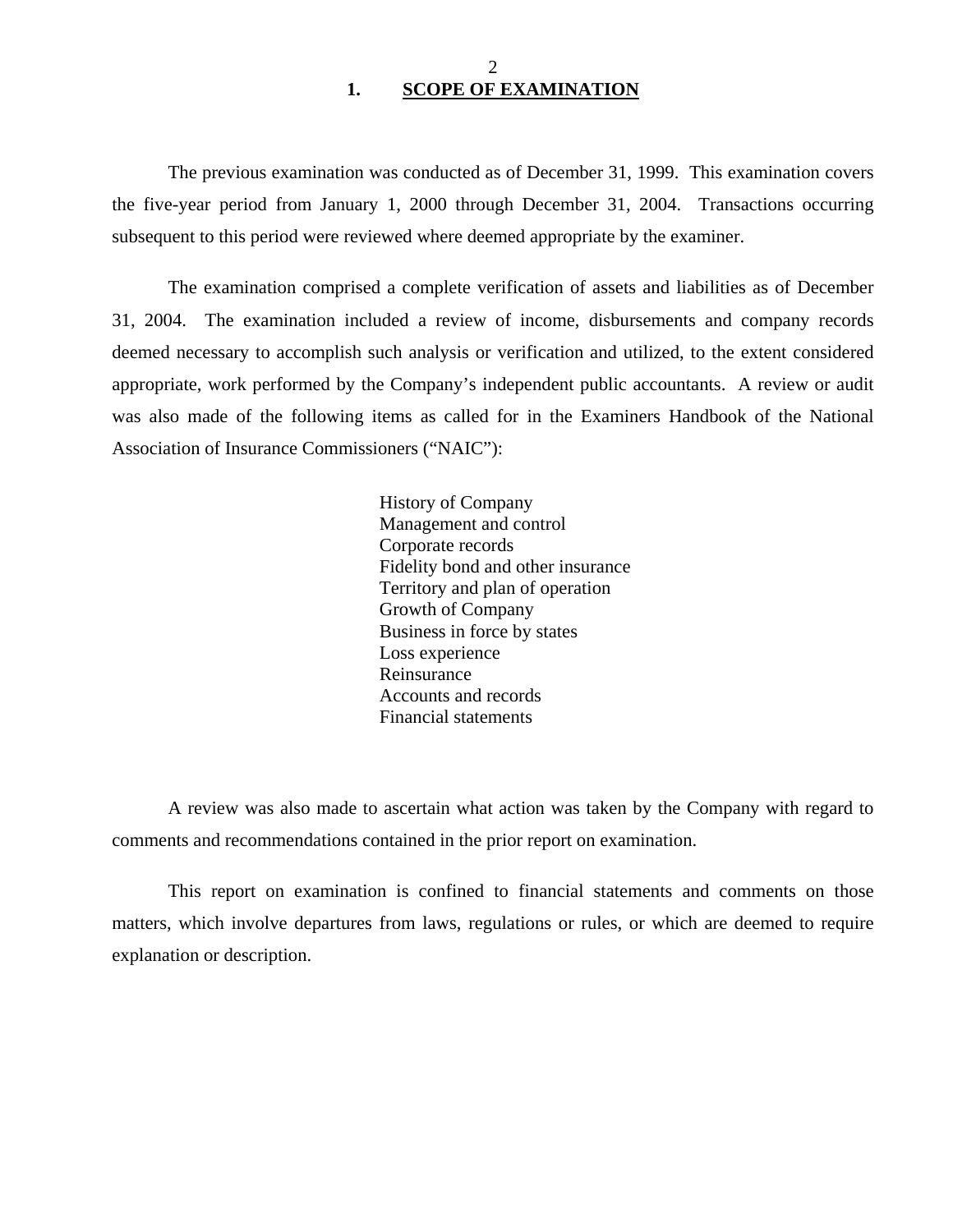#### 3 **2. DESCRIPTION OF COMPANY**

<span id="page-5-0"></span>Constellation Reinsurance Company was incorporated in the State of New York on June 1, 1977 and commenced business on July 1, of the same year. The Company, which was a whollyowned subsidiary of the Great American Insurance Company of Cincinnati, Ohio, was sold on October 1, 1977 to Ticor 130 Inc., a subsidiary of Santa Fe Pacific Corporation.

On February 24, 1987, the Supreme Court of the State of New York issued an order placing Constellation in liquidation pursuant to Article 74 of the New York Insurance Law and appointed the Superintendent of Insurance of the State of New York as liquidator. As of that date, the Company ceased doing business as a licensed insurance company. The Company was in liquidation under the supervision of the Liquidation Bureau of the New York Insurance Department from February 24, 1987 to November 6, 1992.

On July 13, 1992, with the consent of the court, the Department approved a plan of reorganization of Constellation, terminating the liquidation and reinstating its license. On November 6, 1992, the Company, with a total capital and surplus of \$250,000, was acquired by Centre Reinsurance Holdings (Delaware), Ltd., a Delaware corporation. Simultaneous with the acquisition, Centre Reinsurance Holdings (Delaware) Ltd. contributed an additional \$2,250,000 to the Company's capital and surplus. Pursuant to the terms of a stock purchase agreement dated November 6, 1992, the Company allocated \$2,350,000 to capital, consisting of 100,000 shares of common stocks at par value of \$23.50 per share and \$150,000 to contributed surplus. All of the issued and outstanding shares of the Company's voting common stock are presently owned by Centre Reinsurance Holdings (Delaware) Ltd.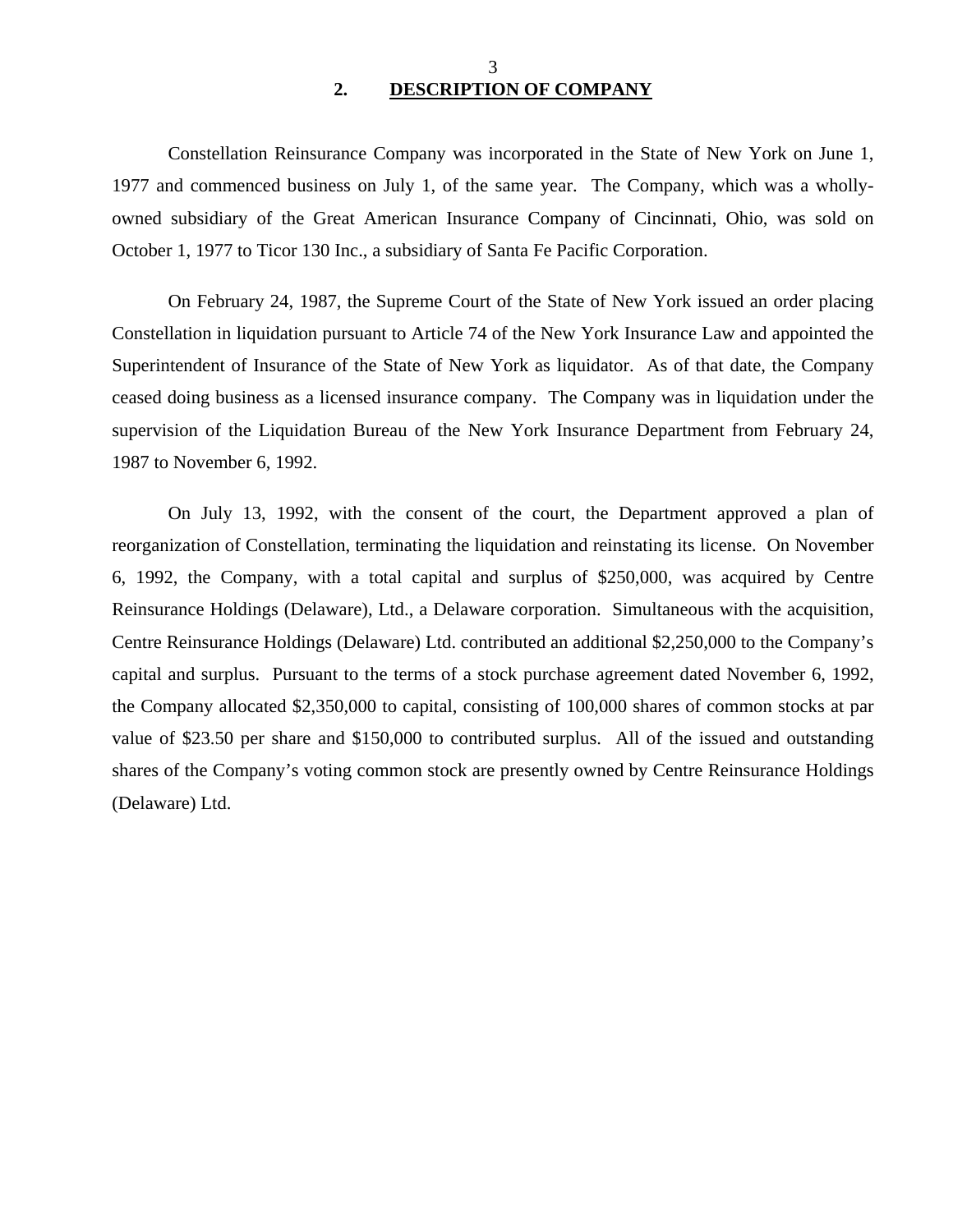# <span id="page-6-0"></span>A. Management

Pursuant to the Company's charter and by-laws, management of the Company is vested in a board of directors consisting of not less than thirteen nor more than twenty members. At December 31, 2004, the board of directors was comprised of the following thirteen members:

| Name and Residence                       | <b>Principal Business Affiliation</b>                                                                                     |  |  |
|------------------------------------------|---------------------------------------------------------------------------------------------------------------------------|--|--|
| Patricia M. Aprill<br>New Providence, NJ | Senior Vice President and Treasurer,<br><b>Constellation Reinsurance Company, Centre Group</b><br>Holdings (U.S.) Limited |  |  |
| <b>Michael Baschwitz</b>                 | Vice President,                                                                                                           |  |  |
| Croton-On-Hudson, NY                     | Centre Group Holdings (U.S.) Limited                                                                                      |  |  |
| Douglas A. Carlone                       | Senior Vice President,                                                                                                    |  |  |
| Staten Island, NY                        | Centre Group Holdings (U.S.) Limited                                                                                      |  |  |
| <b>Rudy Dimmling</b><br>Westbury, NY     | Senior Vice President and Chief Administrative<br>Officer,<br>Centre Group Holdings (U.S.) Limited                        |  |  |
| Steven D. Germain                        | Chief Legal Officer,                                                                                                      |  |  |
| Hudson, NY                               | Centre Group Holdings (U.S.) Limited                                                                                      |  |  |
| Richard Grilli                           | Senior Vice President,                                                                                                    |  |  |
| Lutherville, MD                          | Centre Group Holdings (U.S.) Limited                                                                                      |  |  |
| Oliver J. Horbelt<br>New York, NY        | President and CEO,<br>Constellation Reinsurance Company,<br>Centre Group Holdings (U.S.) Limited                          |  |  |
| Charles Li                               | Vice President,                                                                                                           |  |  |
| Hoboken, NJ                              | Centre Group Holdings (U.S.) Limited                                                                                      |  |  |
| Joseph S. Magnano                        | Senior Vice President and General Counsel,                                                                                |  |  |
| Wilton, CT                               | Centre Group Holdings (U.S.) Limited                                                                                      |  |  |
| <b>James McNamara</b><br>Bardonia, NY    | Senior Vice President and Global Head of Claims<br>Management,<br>Centre Group Holdings (U.S.) Limited                    |  |  |
| Michael J. Nevens                        | Vice President,                                                                                                           |  |  |
| Great Neck, NY                           | Centre Group Holdings (U.S.) Limited                                                                                      |  |  |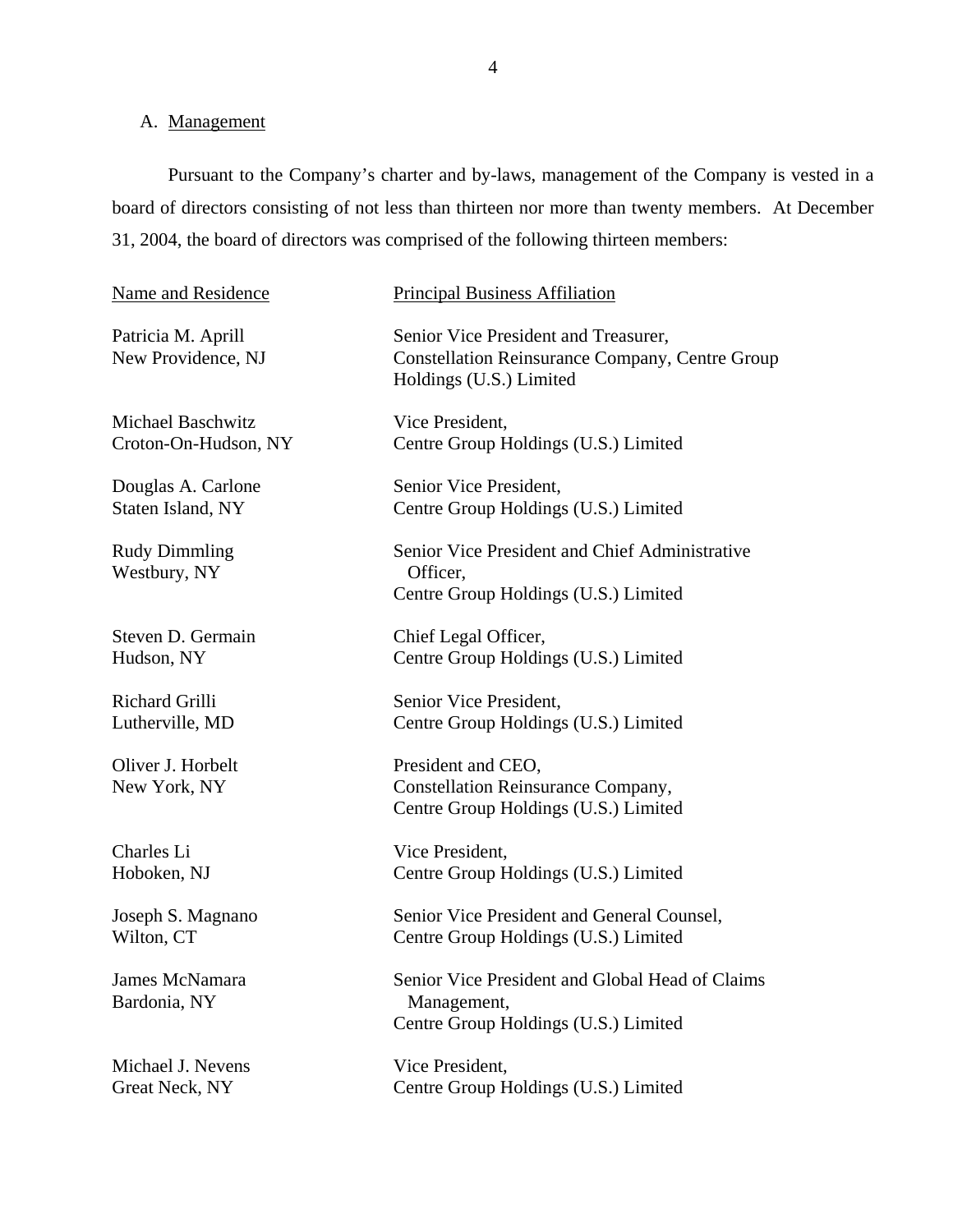5 Name and Residence Principal Business Affiliation

Richard Price Chief Executive Officer, Hoboken, NJ Centre Group Holdings (U.S.) Limited

Marcia Scheiner Senior Vice President and Chief Financial Officer, New York, NY Centre Group Holdings (U.S.) Limited

According to the Company's by-laws, the board is required to meet four times during each calendar year. During the years under examination, other than year 2004, the board conducted less than the required number of meetings.

It is recommended that the board of directors hold the requisite number of regular meetings as set forth in its by-laws.

A review of the minutes of the board of directors' meetings held during the examination period indicated that the meetings were generally well attended and each board member had an acceptable record of attendance.

As of December 31, 2004, the principal officers of the Company were as follows:

Name Title Oliver J. Horbelt President Todd B. Infeld Secretary Patricia M. Aprill Treasurer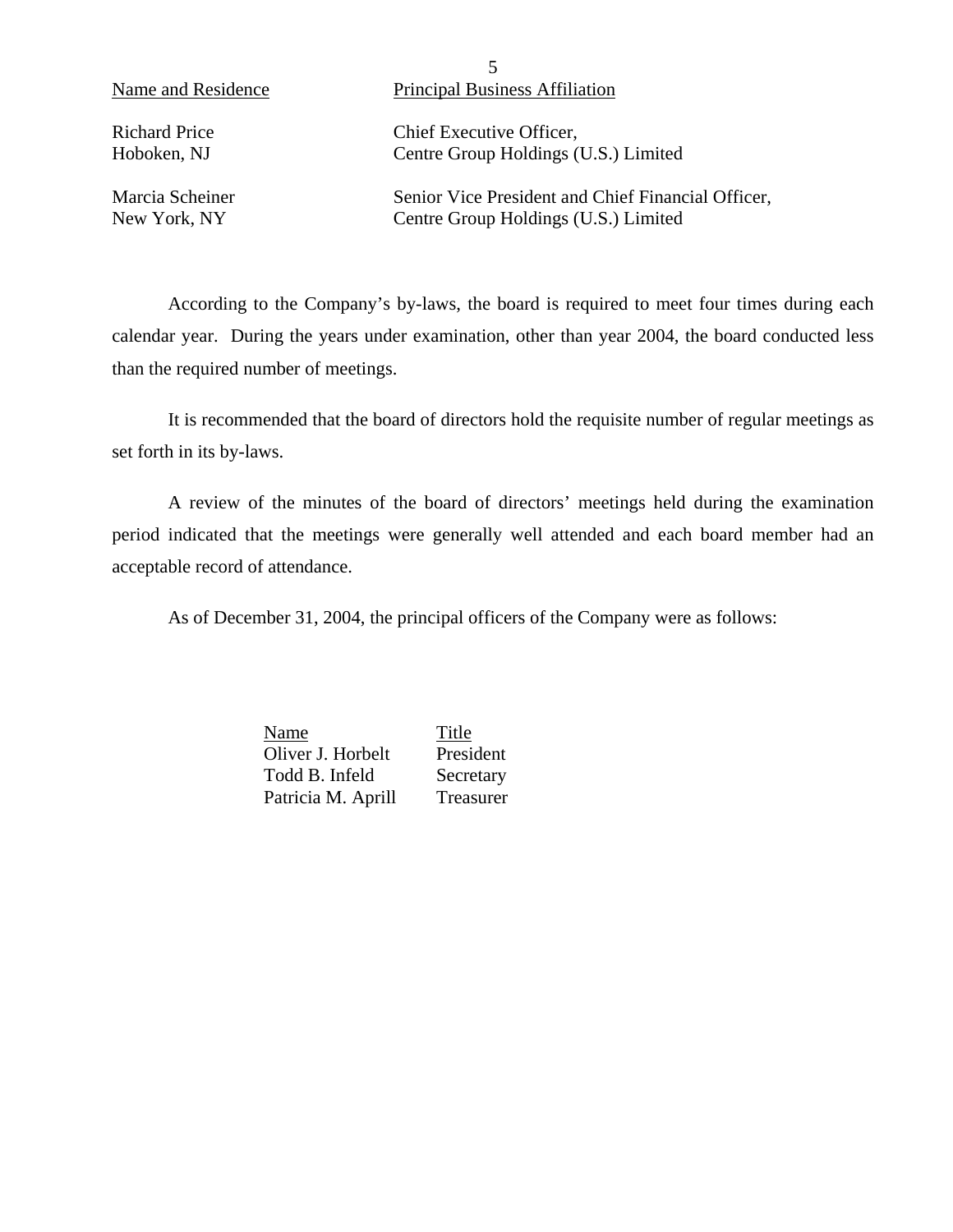#### Conflict of Interest

<span id="page-8-0"></span>A review of the Company's formal conflict of interest policy indicated that there were no signed conflict of interest statements on file for any of the Company's directors or officers for years 2000 and 2001.

It is recommended that the Company ensure that all directors and officers complete conflict of interest statements annually.

#### B. Territory and Plan of Operation

As of December 31, 2004, the Company was licensed to write business in New York only. The Company has not written any business since its plan of reorganization and termination of liquidation transpired in 1992.

As of the examination date, the Company was authorized to transact the kinds of insurance as defined in the following numbered paragraphs of Section 1113(a) of the New York Insurance Law:

| Paragraph | Line of Business                               |
|-----------|------------------------------------------------|
| 3         | Accident & health                              |
| 4         | Fire                                           |
| 5         | Miscellaneous property damage                  |
| 6         | Water damage                                   |
| 7         | Burglary and theft                             |
| 8         | <b>Glass</b>                                   |
| 9         | Boiler and machinery                           |
| 10        | Elevator                                       |
| 11        | Animal                                         |
| 12        | Collision                                      |
| 13        | Personal injury liability                      |
| 14        | Property damage liability                      |
| 15        | Workers' compensation and employers' liability |
| 16        | Fidelity and surety                            |
| 17        | Credit                                         |
| 19        | Motor vehicle and aircraft physical damage     |
| 20        | Marine and inland marine                       |
| 21        | Marine protection and indemnity                |
|           |                                                |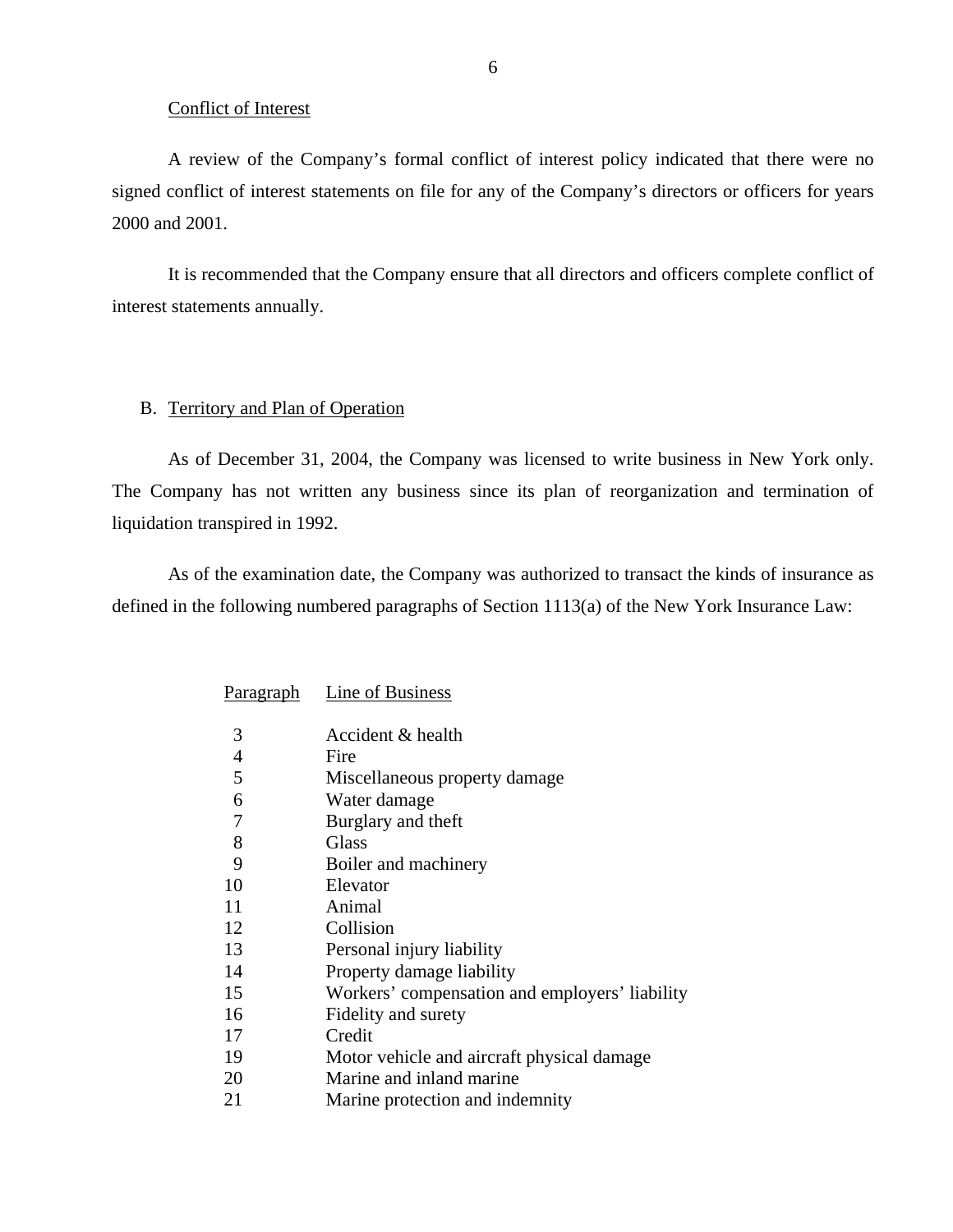<span id="page-9-0"></span>The Company was also licensed to write such workers' compensation insurance as may be incidental to coverages contemplated under paragraphs 20 and 21 of Section 1113(a) of the New York Insurance Law, including insurances described in the Longshoremen's and Harbor Workers' Compensation Act, (Public Law No.  $803, 69<sup>th</sup>$  Congress), as amended.

Based upon the lines of business for which the Company is licensed, its capital structure, and pursuant to the requirements of Articles 13 and 41 of the New York Insurance Law, the Company is required to maintain a minimum surplus to policyholders in the amount of \$2,200,000.

#### C. Reinsurance

In November 1992, the Company entered into a loss portfolio transfer agreement with Centre Reinsurance Company of New York ("Reinsurer"), whereby the reinsurer agreed to assume 100% of the Company's outstanding losses and allocated loss adjustment expenses on business written prior to February 24, 1987 (the date the Order of Liquidation was entered with the Supreme Court of the State of New York) and all unallocated loss adjustment expenses associated with the run-off of the Company's obligations. The initial consideration paid by the Company was \$208 million and the maximum limit of liability was \$305 million; the initial estimated gross liability was \$295 million. The agreement provides that the limit of liability may be increased pursuant to an "Expansion of Limit" clause, which provides that the limit is increased by the balance, if positive, of 90% of the initial consideration plus retrocessions recovered by the reinsurer less 100% of the losses and administration expenses paid by the reinsurer plus interest. As of the examination date, the Company reported a contra-liability in the amount of approximately \$5 million representing the current net balance benefit of the loss portfolio transfer from the reinsurer.

Subsequent to the effective date of the agreement, the Reinsurer merged with Zurich Reinsurance (North America) Incorporated ("ZRNA"). In addition, the Company also assigned its rights to all other retrocessional recoveries to ZRNA. On September 6, 2001, the agreement was novated to Centre Insurance Company ("CICO").

The reinsurance agreement remains in effect for an unlimited time until all rights and obligations under it have been discharged. It contains an insolvency clause that conforms to the requirements of Section 1308 of the New York Insurance Law.

7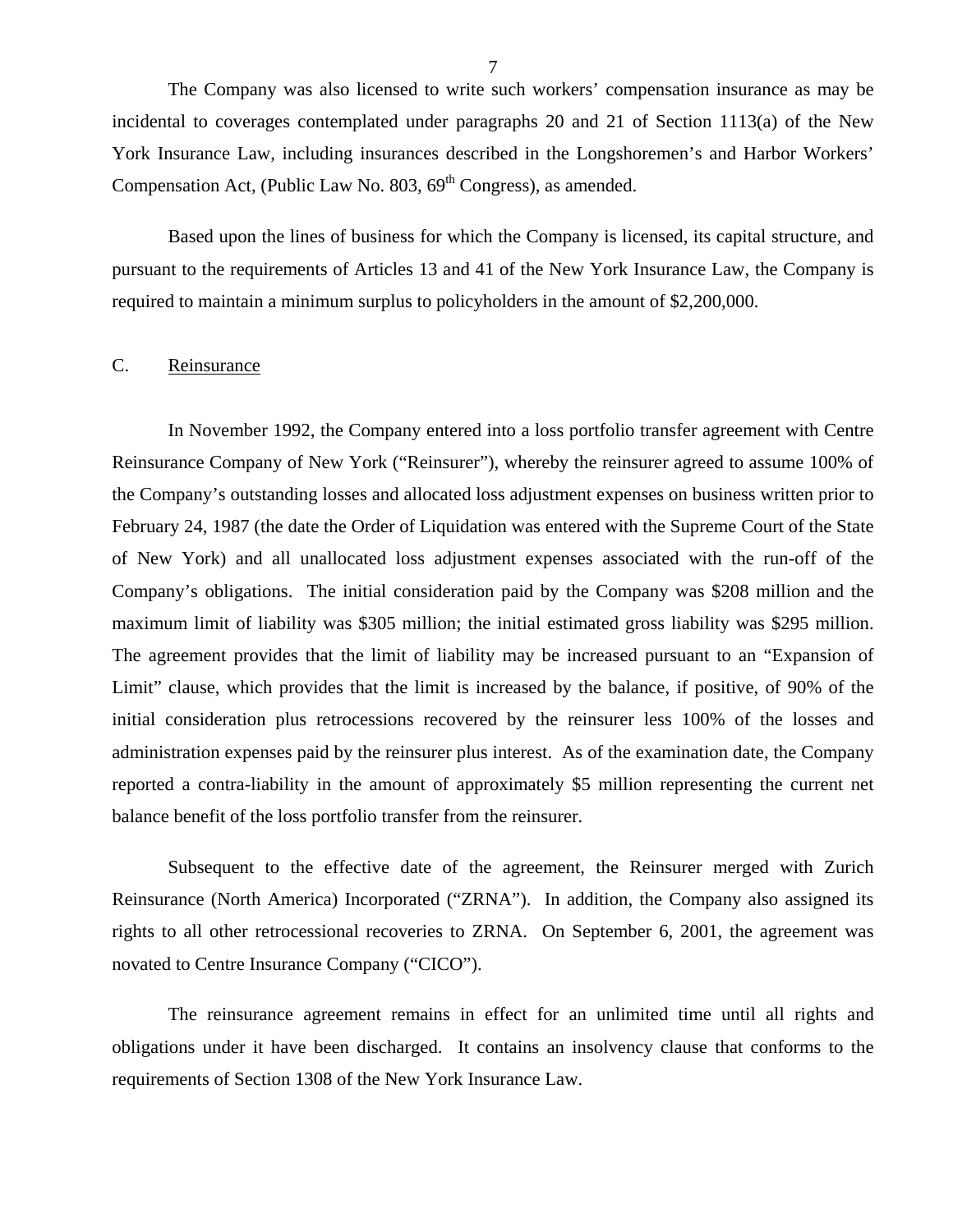<span id="page-10-0"></span>In its filed annual statement as of December 31, 2002, the Company reported itself insolvent in the amount of \$10,232,161; therefore, its minimum required surplus to policyholders of \$2,200,000 was impaired in the amount of \$12,432,161. Pursuant to the provisions of Section 1310 of the New York Insurance Law, the Company was required to present a plan to eliminate the impairment.

On June 5, 2003, the Company submitted a commutation plan ("the Plan") pursuant to Section 1321 of the New York Insurance Law and Department Regulation 141 (11 NYCRR Part 128). Pursuant to the terms of the Plan, the Company offered to commute its assumed reinsurance obligations at 100% of paid losses and 60% of case reserves. The Plan was approved by the Department on January 27, 2004. The Company subsequently paid a total of \$24 million to the various reinsureds that accepted the Plan to satisfy \$37 million in payable balances, resulting in a savings of \$13 million and eliminating the reported impairment.

#### D. Holding Company System

The Company is 100% owned by Centre Reinsurance Holdings (Delaware) Limited ("Centre") as part of the plan of reorganization approved by this Department on November 6, 1992. The ultimate controlling party is Zurich Financial Services.

A review of the holding company registration statements filed with this Department indicated that such filings were complete and were filed in a timely manner pursuant to Article 15 of the New York Insurance Law and Department Regulation 52.

The following is an abridged chart of the holding company system at December 31, 2004: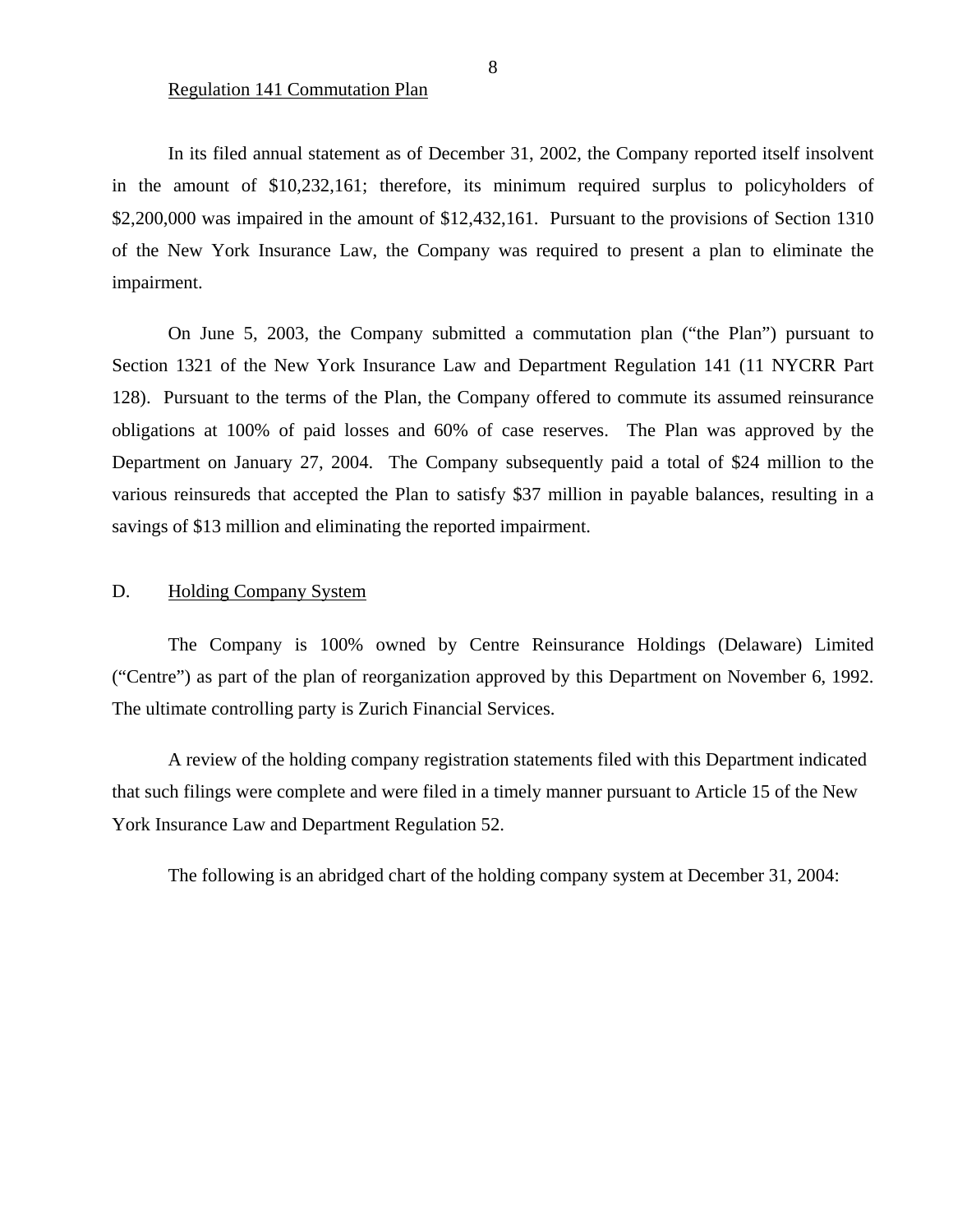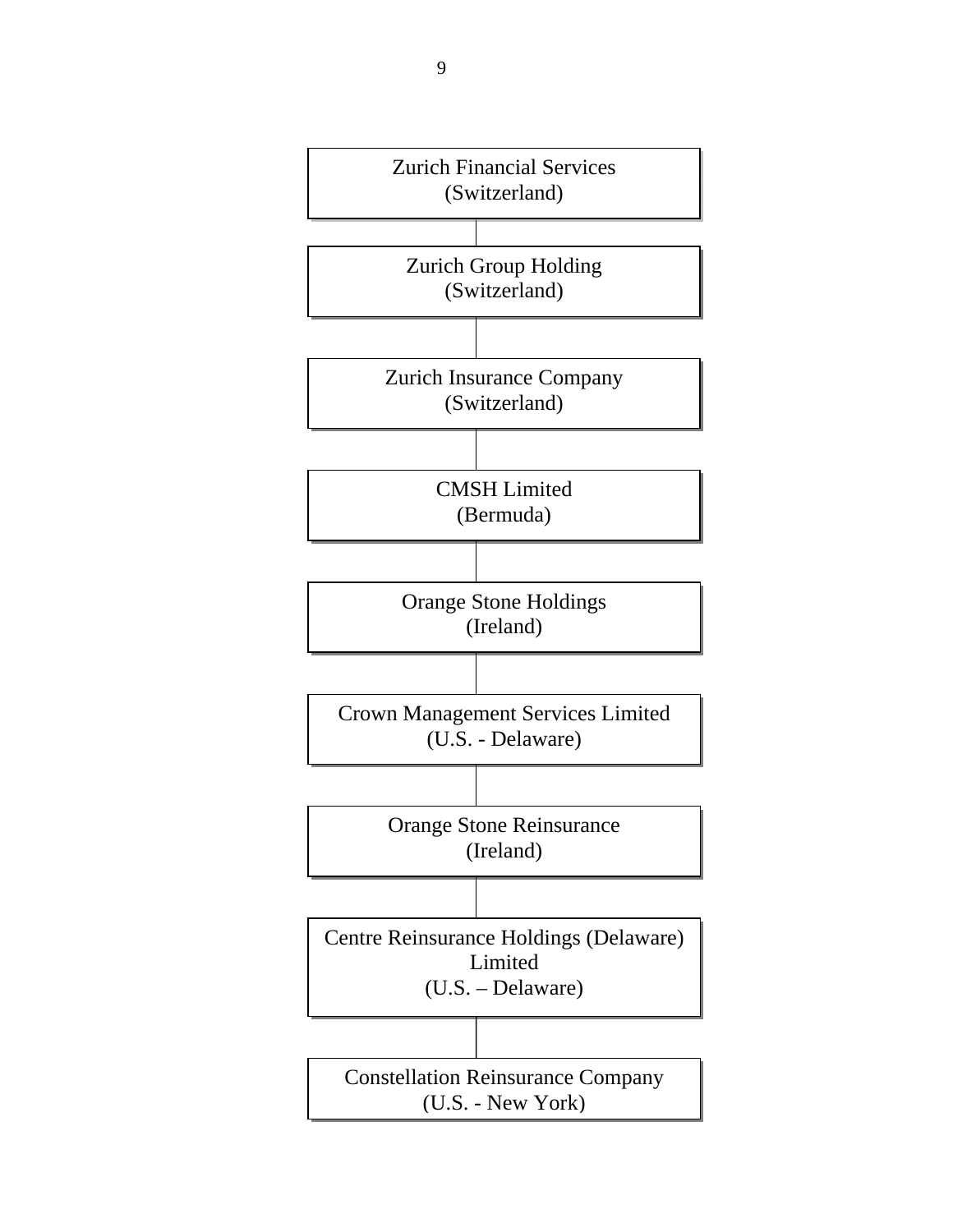#### Tax Allocation Agreement

Effective 10/21/01, the Company files a consolidated income tax return with Crown Management Services Limited Group and various affiliates pursuant to a tax sharing agreement. The agreement complies with the provisions of Department Circular Letter 33 (1979). The agreement was filed and non-disapproved by this Department pursuant to the provisions of Section 1505 of the New York Insurance Law.

#### E. Abandoned Property Law

Section 1316 of the New York Abandoned Property Law provides that amounts payable to a resident of this state from a policy of insurance, if unclaimed for three years, shall be deemed to be abandoned property. Such abandoned property shall be reported to the comptroller on or before the first day of April each year. Such filing is required of all insurers regardless of whether or not they have any abandoned property to report.

The Company's abandoned property reports for the period of this examination were not filed. It is recommended that the Company file its abandoned property reports on a timely basis pursuant to the provisions of Section 1316 of the New York Abandoned Property Law.

#### F. Significant Operating Ratios

The following ratios have been computed as of December 31, 2004, based upon the results of this examination:

| *Net premiums written to surplus as regards policyholders                              | N/A |
|----------------------------------------------------------------------------------------|-----|
| Liabilities to liquid assets (cash and invested assets less investments in affiliates) | 2%  |
| *Premiums in course of collection to surplus as regards policyholders                  | N/A |

The above ratios denoted with an asterisk fall outside the benchmark ranges set forth in the Insurance Regulatory Information System of the National Association of Insurance Commissioners due to the fact that the Company currently does not write any business.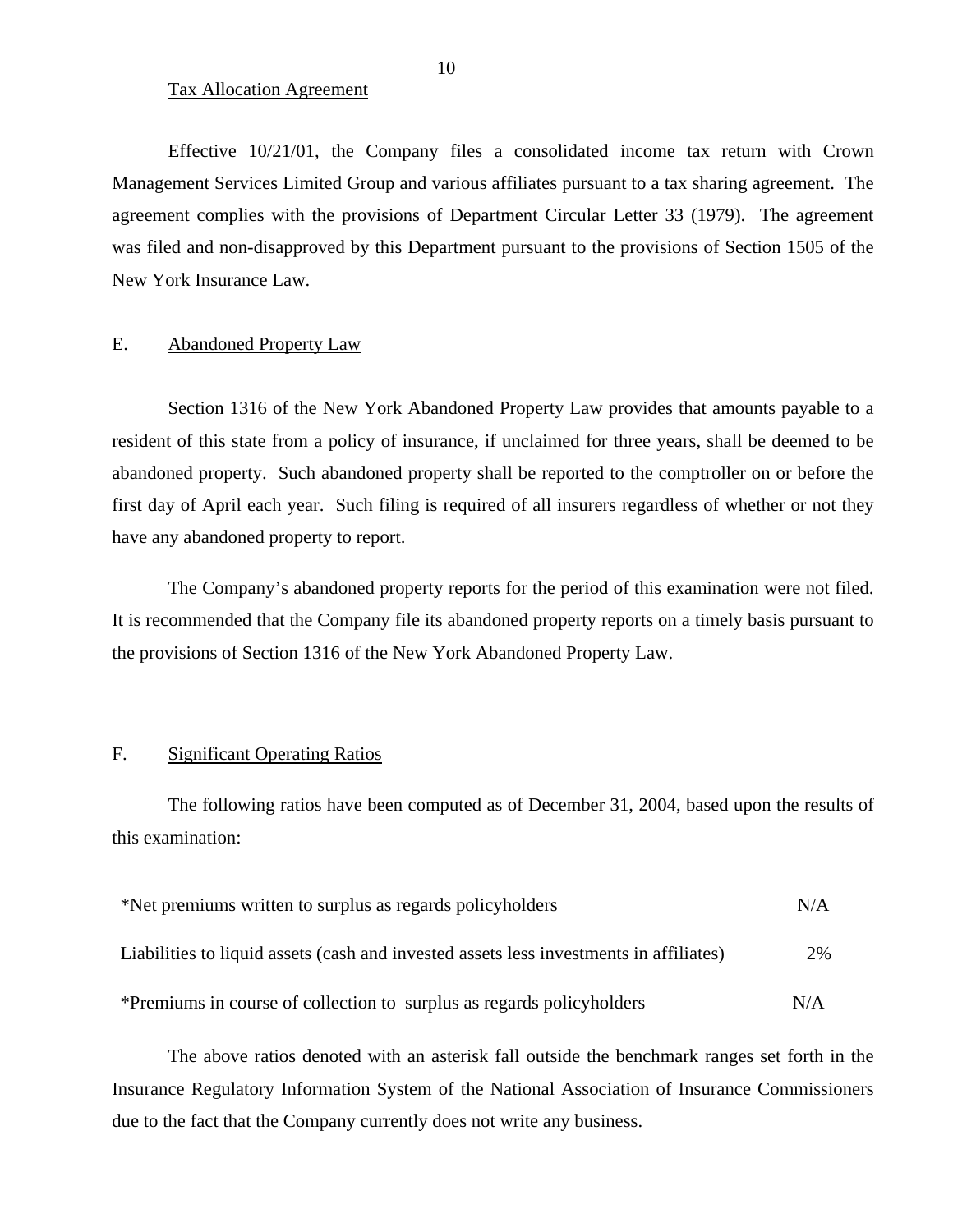<span id="page-13-0"></span>As a result of the Company's run-off status and the ceding of its losses via a loss portfolio transfer, the underwriting ratios would not be meaningful and therefore, were not computed.

#### G. Accounts and Records

#### 1. Prior Report Acknowledgment

The Company could not provide signed statements from its directors confirming that each director had received and read the prior report on examination. Section 312(b) of the New York Insurance Law states, in part:

"A copy of the report shall be furnished by such insurer or other person to each member of its board of directors and each such member shall sign a statement which shall be retained in the insurer's files confirming that such member has received and read such report. . ."

It is recommended that the Company comply with Section 312(b) of the New York Insurance Law.

#### 2. Engagement Letter

The engagement letter between the Company and CPA firm of PricewaterhouseCoopers LLP is missing the following required clauses of Department Regulation 118, part 89.2:

"(a) on or before May  $31<sup>st</sup>$ , the CPA shall provide an audited financial statement of such insurer and of any subsidiary required by section  $307(b)(1)$  of the Insurance Law [and] together with an opinion on the financial statements of such insurer and any such subsidiary for the prior calendar year and an evaluation of the insurer's and any such subsidiary's accounting procedures and internal control systems as are necessary to the furnishing of the opinion;

(b) any determination by the CPA that the insurer has materially misstated its financial condition as reported to the superintendent or that the insurer does not meet minimum capital [and] or surplus to policyholder requirements set forth in the Insurance Law shall be given by the CPA, in writing, to the superintendent within 15 calendar days following such determination; and

(c) the workpapers and any communications between the CPA and the insurer relating to the audit of the insurer shall be made available for review by the superintendent at the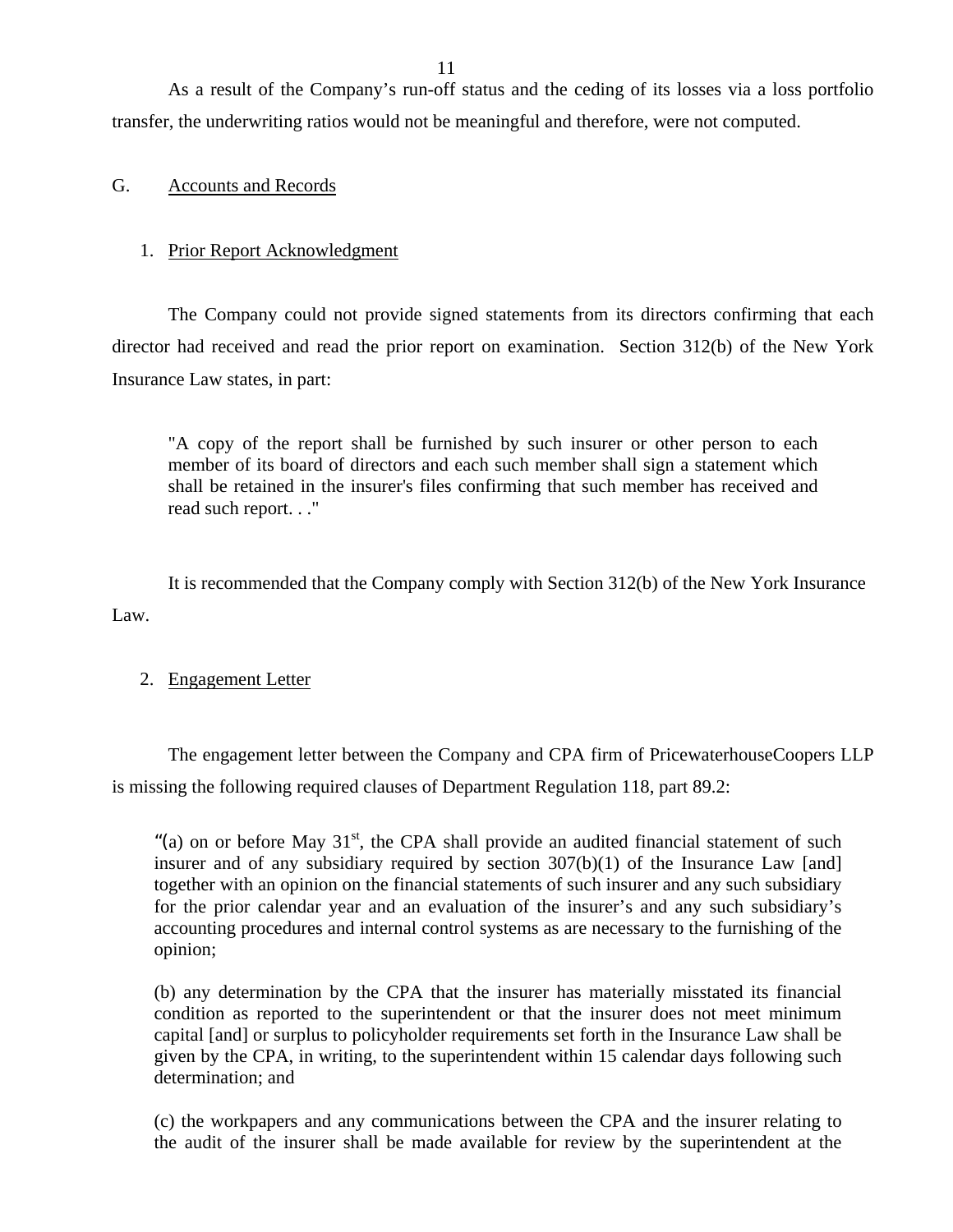offices of the insurer, at the Insurance Department or at any other reasonable place designated by the superintendent. The CPA must retain for review such workpapers and communications [for a period of not less than five (5) years] in accordance with the provisions of Part 243 of this Title (Regulation 152). More specifically, such workpapers and communications must be retained by the CPA for the period specified in sections 243.2(b)(7) and (c) of this Title. For the purposes of this subdivision, the workpapers and communications shall be deemed to have been created on the date the filing required by section 89.2(a) of this Part was submitted to the superintendent."

It is recommended that the Company obtain an engagement letter that complies with Department Regulation 118 from its CPA firm.

#### 4. Custodian Agreement

Management answered affirmatively to the following General Interrogatory:

"Excluding items in Schedule E, real estate, mortgage loans and investments held physically in the reporting entity's offices, vaults or safety deposit boxes, were all stocks, bonds and other securities, owned throughout the current year held pursuant to a custodial agreement with a qualified bank or trust company in accordance with Part 1-General, Section IV.H-Custodial or Safekeeping Agreements of the NAIC Financial Condition Examiners Handbook?"

However, a review of the Company's custodial agreement indicated that it was lacking the protective covenants set forth in Section IV.H of the NAIC Financial Condition Examiners Handbook. In December 2005, the Company amended its Global Custody Agreement with the Bank of New York to include the protective covenants.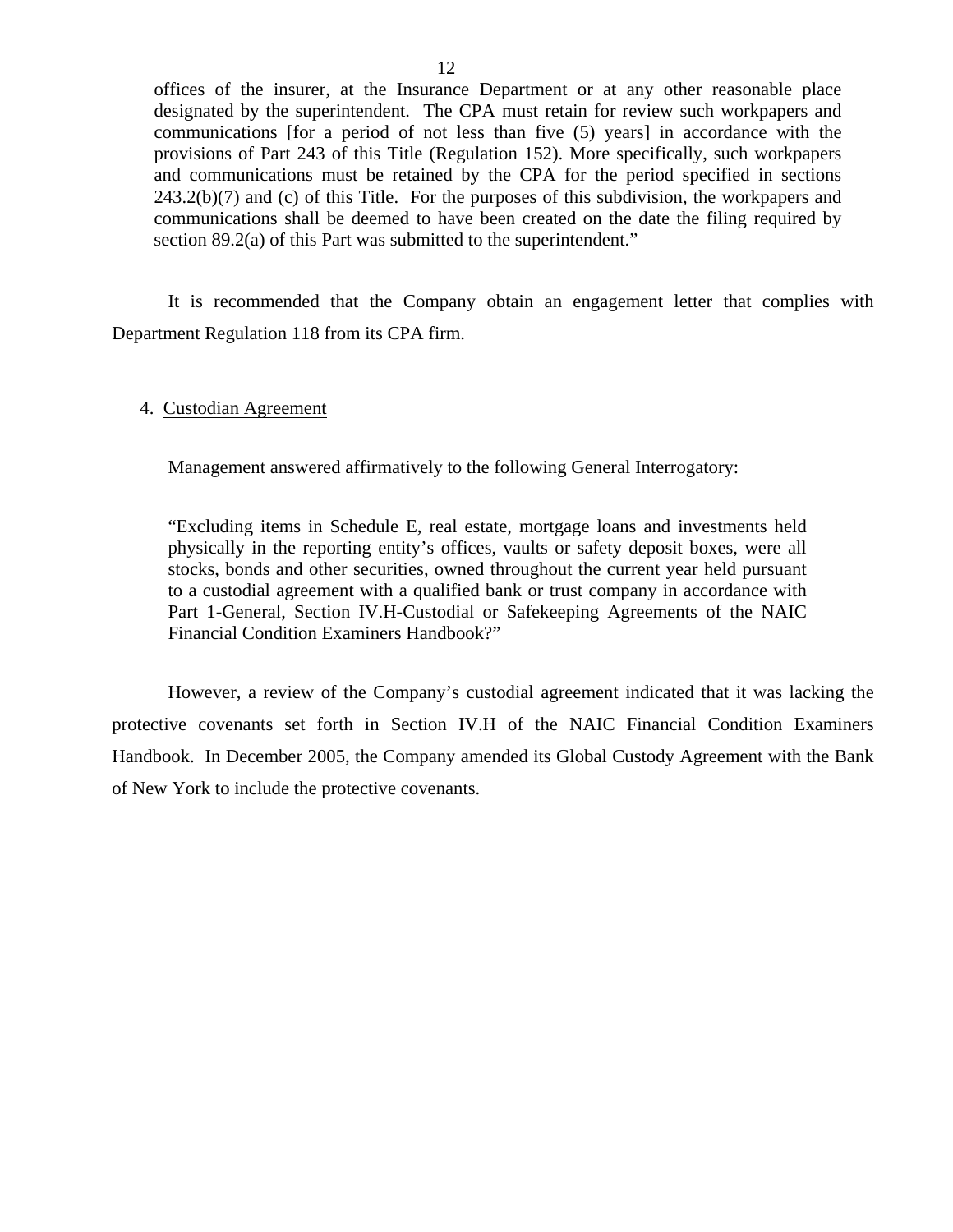### 13 **3. FINANCIAL STATEMENTS**

# A. Balance Sheet

The following shows the assets, liabilities and surplus as regards policyholders as of December 31, 2004 as determined by this examination and as reported by the Company:

| Assets       | <b>Assets Not</b><br>Admitted | Net Admitted<br>Assets |  |
|--------------|-------------------------------|------------------------|--|
| \$3,409,127  | \$<br>$\overline{0}$          | \$3,409,127            |  |
|              |                               |                        |  |
| 1,647,852    | $\overline{0}$                | 1,647,852              |  |
|              |                               |                        |  |
| 41,717       | 0                             | 41,717                 |  |
|              |                               |                        |  |
| 10,576,000   | $\overline{0}$                | 10,576,000             |  |
|              |                               |                        |  |
|              |                               |                        |  |
| 71,879       |                               | 71,879                 |  |
| \$15,746,575 |                               | \$15,746,575           |  |
|              |                               |                        |  |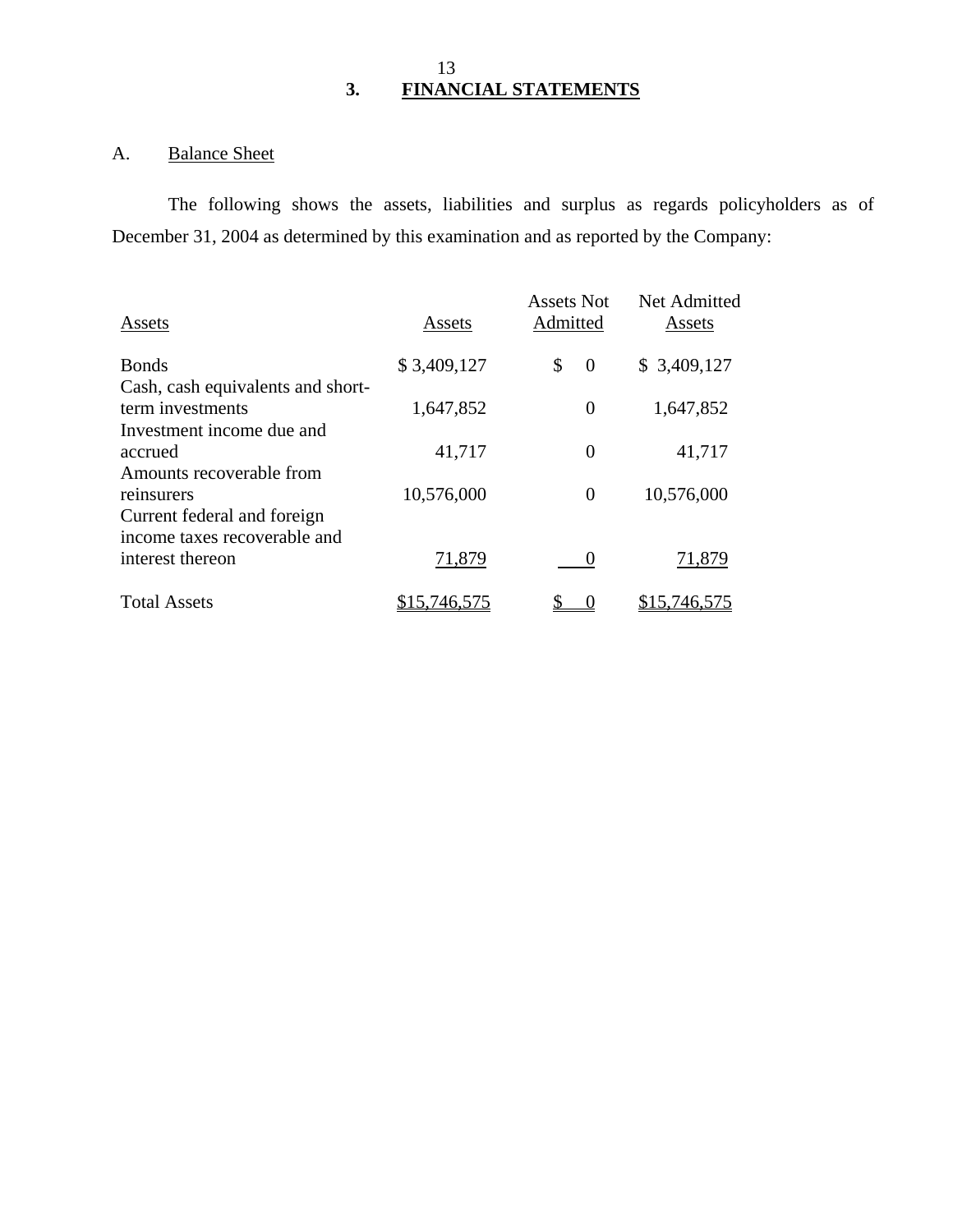| Liabilities, surplus and other funds<br>Liabilities | Examination   | Company       | Surplus<br>Increase<br>(Decrease) |
|-----------------------------------------------------|---------------|---------------|-----------------------------------|
| Losses and loss adjustment expenses                 | \$26,717,993  | \$16,744,993  | \$(9,973,000)                     |
| Drafts outstanding                                  | 138,000       | 138,000       |                                   |
| Payable to parent, subsidiaries and affiliates      | 213,198       | 213,198       |                                   |
| Loss portfolio transfer                             | (5, 126, 541) | (5, 126, 541) |                                   |
| <b>Total liabilities</b>                            | \$21,942,650  | \$11,969,650  | \$(9,973,000)                     |
| Surplus and Other Funds                             |               |               |                                   |
| Common capital stock                                | \$2,350,000   | \$2,350,000   | \$(9,973,000)                     |
| Gross paid in and contributed surplus               | 150,000       | 150,000       |                                   |
| Unassigned funds (surplus)                          | (8,696,075)   | 1,276,925     |                                   |
| Surplus as regards policyholders                    | (6,196,075)   | \$3,776,925   | \$(9,973,000)                     |
| Total liabilities and surplus                       | \$15,746,575  | \$15,746,575  |                                   |

NOTE 1: The Internal Revenue Service has completed its audits of the Company's consolidated Federal Income Tax returns tax years 2000 through 2002. There have been no proposed adjustments to Constellation for that period. Audits covering tax years 2003 and 2004 are currently under examination. The examiner is unaware of any potential exposure of the Company to any tax assessment and no liability has been established herein relative to such contingency.

NOTE 2: This examination has determined that the Company was insolvent at December 31, 2004 in the amount of \$6,196,075, its capital of \$2,350,000 was impaired in the amount of \$8,546,075, and its minimum required to be maintained surplus of \$2,200,000 was impaired in the amount of \$8,396,075.

Subsequent to the examination date, the Company submitted a commutation plan pursuant to Section 1321 of the New York Insurance Law and Department Regulation 141 to eliminate the insolvency and restore surplus to an amount in excess of the minimum amount required to be maintained as of December 31, 2006. The superintendent approved the implementation of the commutation plan by letter dated April 25, 2007.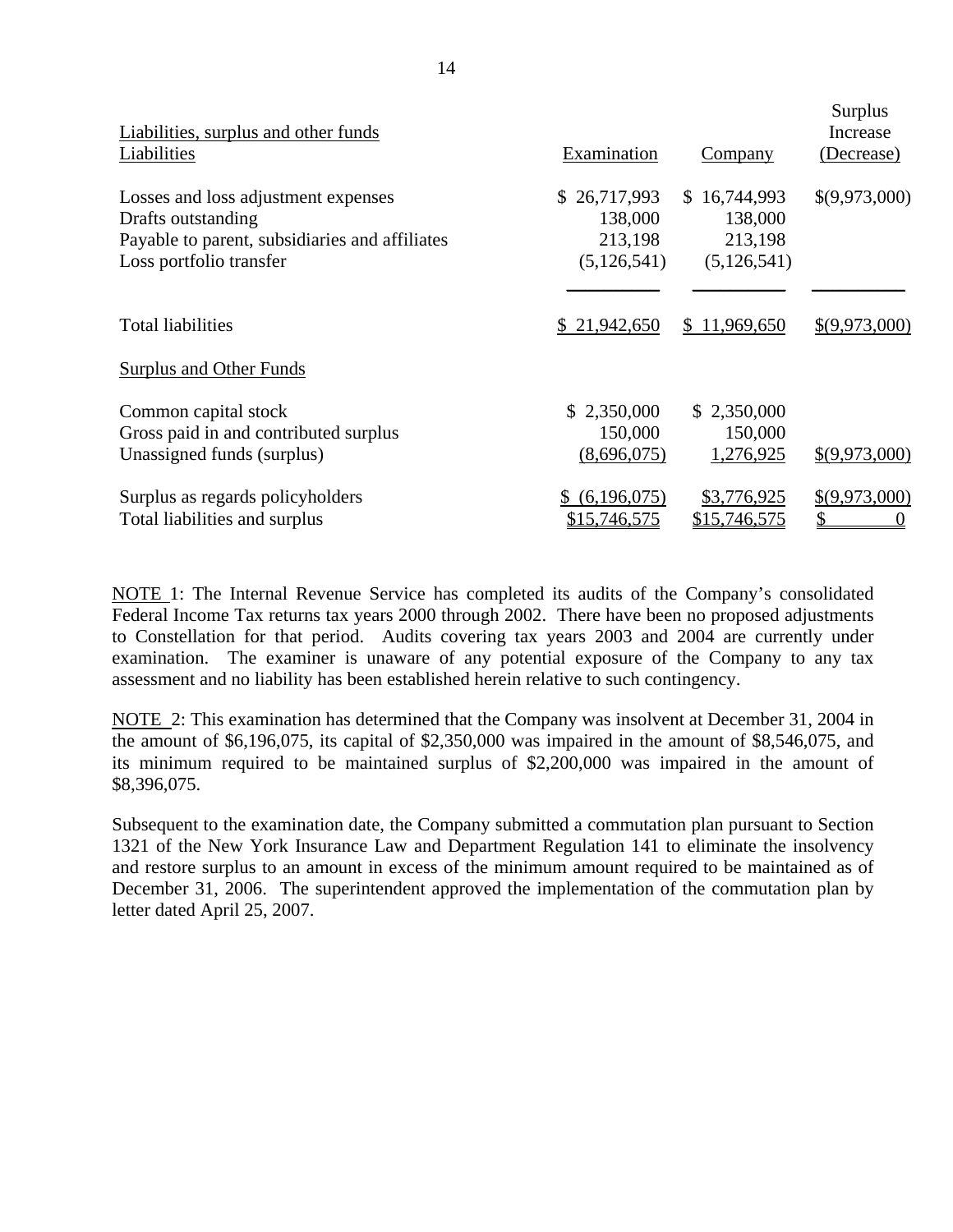B. Underwriting and Investment Exhibit

Surplus as regards policyholders decreased \$49,538 during the five-year examination period January 1, 2000 through December 31, 2004, detailed as follows:

15

| <b>Underwriting Income</b>                                                                      |                             |                |                |
|-------------------------------------------------------------------------------------------------|-----------------------------|----------------|----------------|
| Premiums earned                                                                                 |                             | \$             | $\overline{0}$ |
| Deductions:<br>Losses and loss adjustment expenses incurred<br>Loss portfolio transfer incurred | \$15,139,963<br>(4,124,471) |                |                |
| Total underwriting deductions                                                                   |                             | 11,015,492     |                |
| Net underwriting gain or (loss)                                                                 |                             | \$(11,015,492) |                |
| <b>Investment</b> Income                                                                        |                             |                |                |
| Net investment income earned<br>Net realized capital gain                                       | \$1,224,767<br>(8)          |                |                |
| Net investment gain                                                                             |                             | 1,224,759      |                |
| Other Income                                                                                    |                             |                |                |
| Aggregate write-ins for miscellaneous income                                                    | \$<br>127                   |                |                |
| Total other income                                                                              |                             |                | 127            |
| Net income after dividends to policyholders but before<br>federal and foreign income taxes      |                             | \$(9,790,606)  |                |
| Federal and foreign income taxes incurred                                                       |                             |                | 93,932         |
| Net Income                                                                                      |                             | \$(9,884,538)  |                |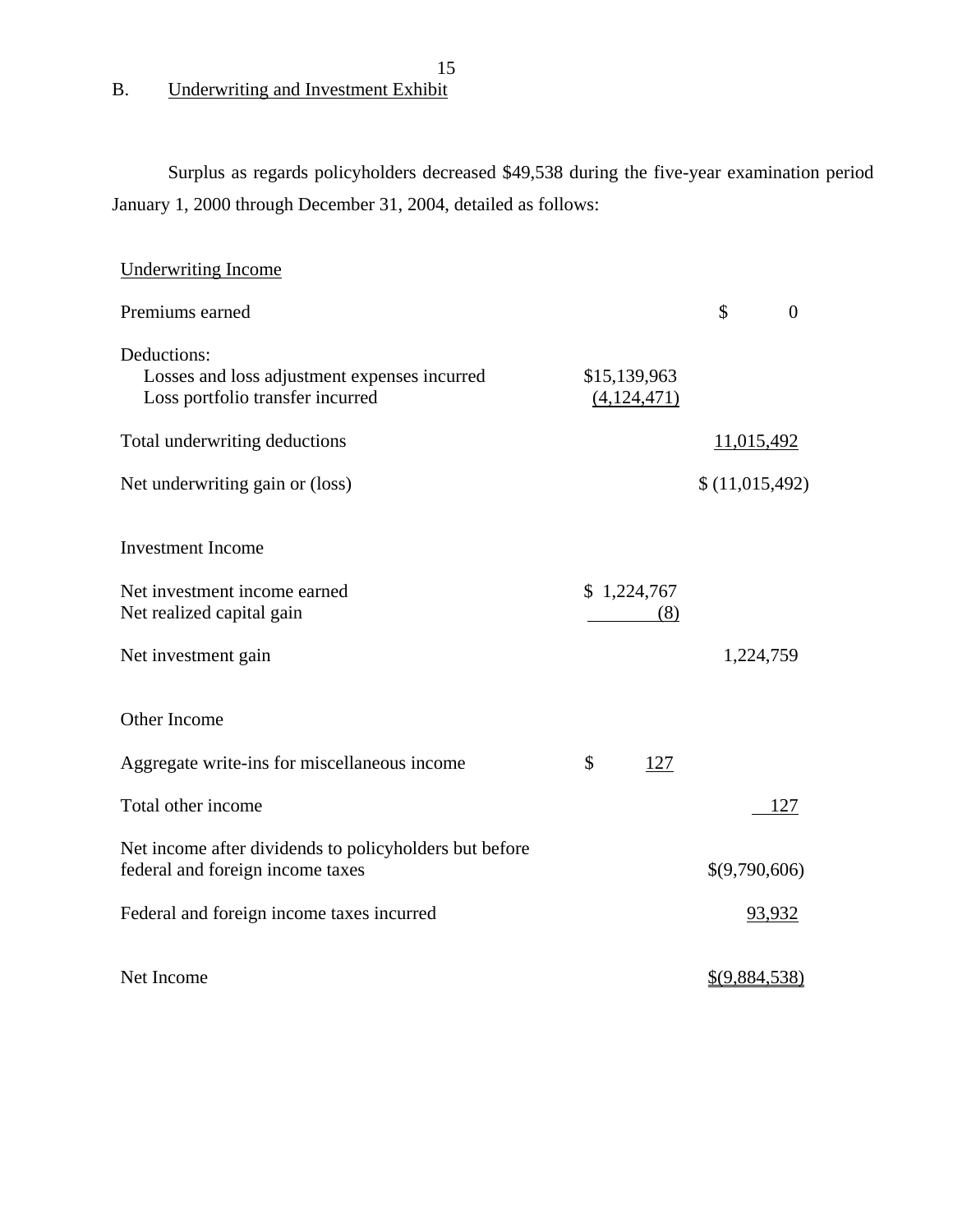C. Capital and Surplus Account

Surplus as regards policyholders per report on examination as of December 31, 1999 \$3,826,463

|                                                                                       | Gains in<br><b>Surplus</b> | Losses in<br>Surplus   |               |
|---------------------------------------------------------------------------------------|----------------------------|------------------------|---------------|
| Net income<br>Change in surplus notes                                                 |                            | \$9,884,538<br>138,000 |               |
|                                                                                       |                            |                        |               |
| Total gains and losses<br>Net increase (decrease) in surplus                          | \$0                        | \$10,022,538           | (10,022,538)  |
|                                                                                       |                            |                        |               |
| Surplus as regards policyholders per report on<br>examination as of December 31, 2004 |                            |                        | \$(6,196,075) |

**4. LOSSES AND LOSS ADJUSTMENT EXPENSES** 

The examination liability for the captioned items of \$26,717,993 is \$9,973,000 more than the \$16,744,993 reported by the Company in its December 31, 2004, filed annual statement. The analysis was conducted in accordance with generally accepted actuarial principles and practices and was based on statistical information contained in the Company's internal records and in its filed annual statements. It is noted that the Company's own historical development through December 31, 2005 indicates that it has recognized the recommended examination loss and loss adjustment expense reserve deficiency.

In the course of the Department's actuarial review, we encountered difficulty completely reconciling all loss and loss adjustment expense data, as well as receiving responses to certain data requests from the Company in a timely manner. Additionally, the Company's Actuarial Report underlying the Statement of Actuarial Opinion did not include sufficient documentation to make it easy to understand and evaluate.

It is recommended that the Company provide complete and accurate loss and loss adjustment expense data to the Department in a timely manner. It is recommended that the Company's Actuarial Report underlying the Statement of Actuarial Opinion contain appropriate documentation that would be sufficient for another actuary practicing in the same field to evaluate the work.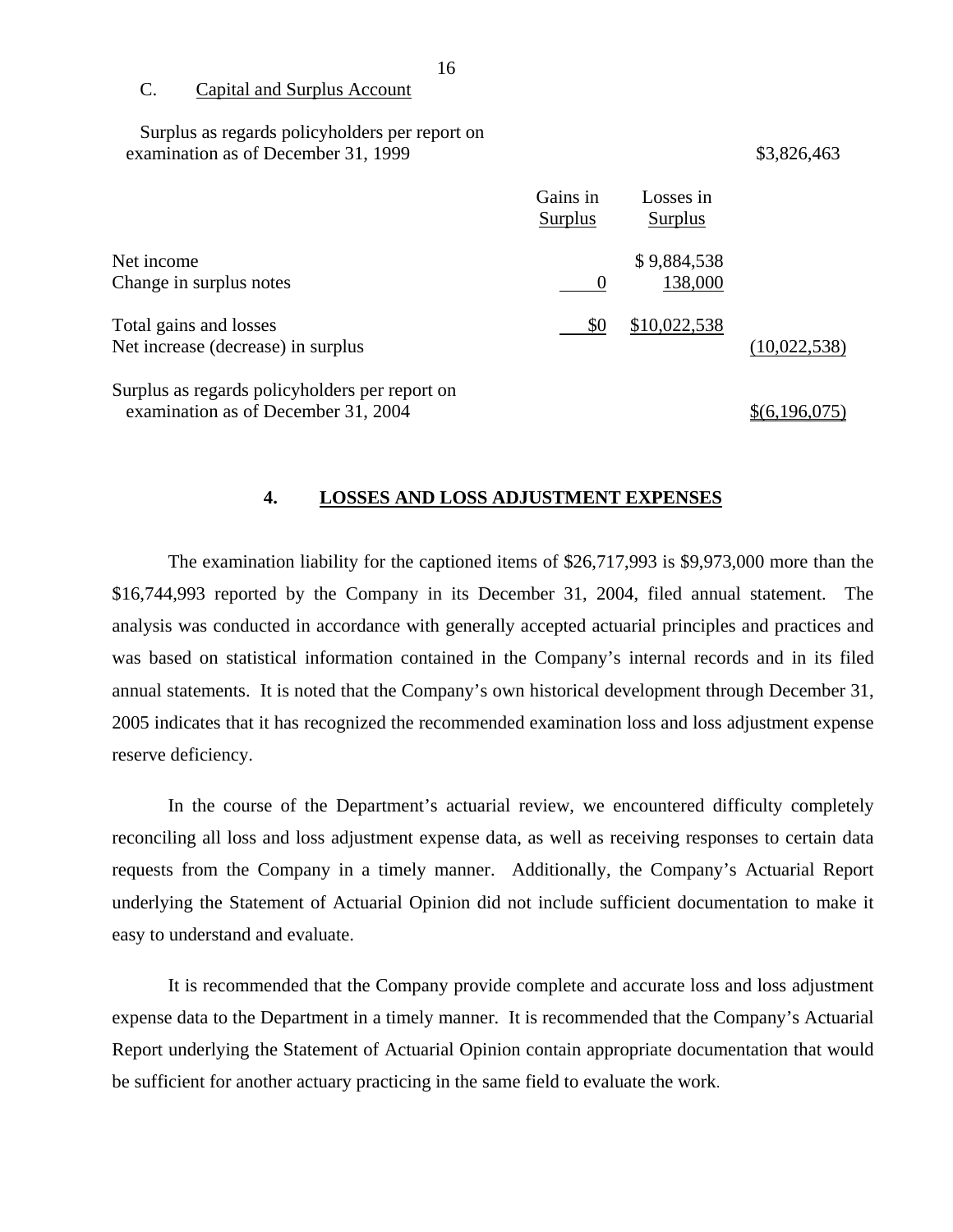#### **5. MARKET CONDUCT ACTIVITIES**

<span id="page-19-0"></span>The Company operates primarily as a reinsurer and as such, has no direct contact with public. Therefore, no review was necessary.

#### **6. CONCLUSION**

This examination has determined that the Company was insolvent at December 31, 2004 in the amount of \$6,196,075, its capital of \$2,350,000 was impaired in the amount of \$8,546,075, and its minimum required to be maintained surplus of \$2,200,000 was impaired in the amount of \$8,396,075.

Subsequent to the examination date, in its 2005 annual statement, the Company reported an impairment of its minimum required surplus as regards policyholders and on May 5, 2006, the Company submitted a commutation plan pursuant to Section 1321 of the New York Insurance Law and Department Regulation 141 to eliminate the impairment. In its June 30, 2006 quarterly statement, the Company reported itself insolvent in the amount of \$2,291,951 and the Company submitted an amended commutation plan ("Amended Plan") on October 20, 2006 to eliminate the insolvency and impairment of its surplus reported in its June 30, 2006 quarterly statement.

On April 4, 2007, the Company submitted an exhibit which showed its filed balance sheet amounts as of June 30, 2006 and December 31, 2006 and a pro-forma post-Regulation 141 balance sheet as of December 31, 2006, which indicated a positive surplus as regards policyholders in the amount of \$3,899,000 as a result of accepted commutations pursuant to the Amended Plan, thus eliminating the insolvency and restoring surplus to an amount in excess of the minimum amount required to be maintained as of December 31, 2006. By letter dated April 25, 2007, the superintendent approved the implementation of the Amended Plan.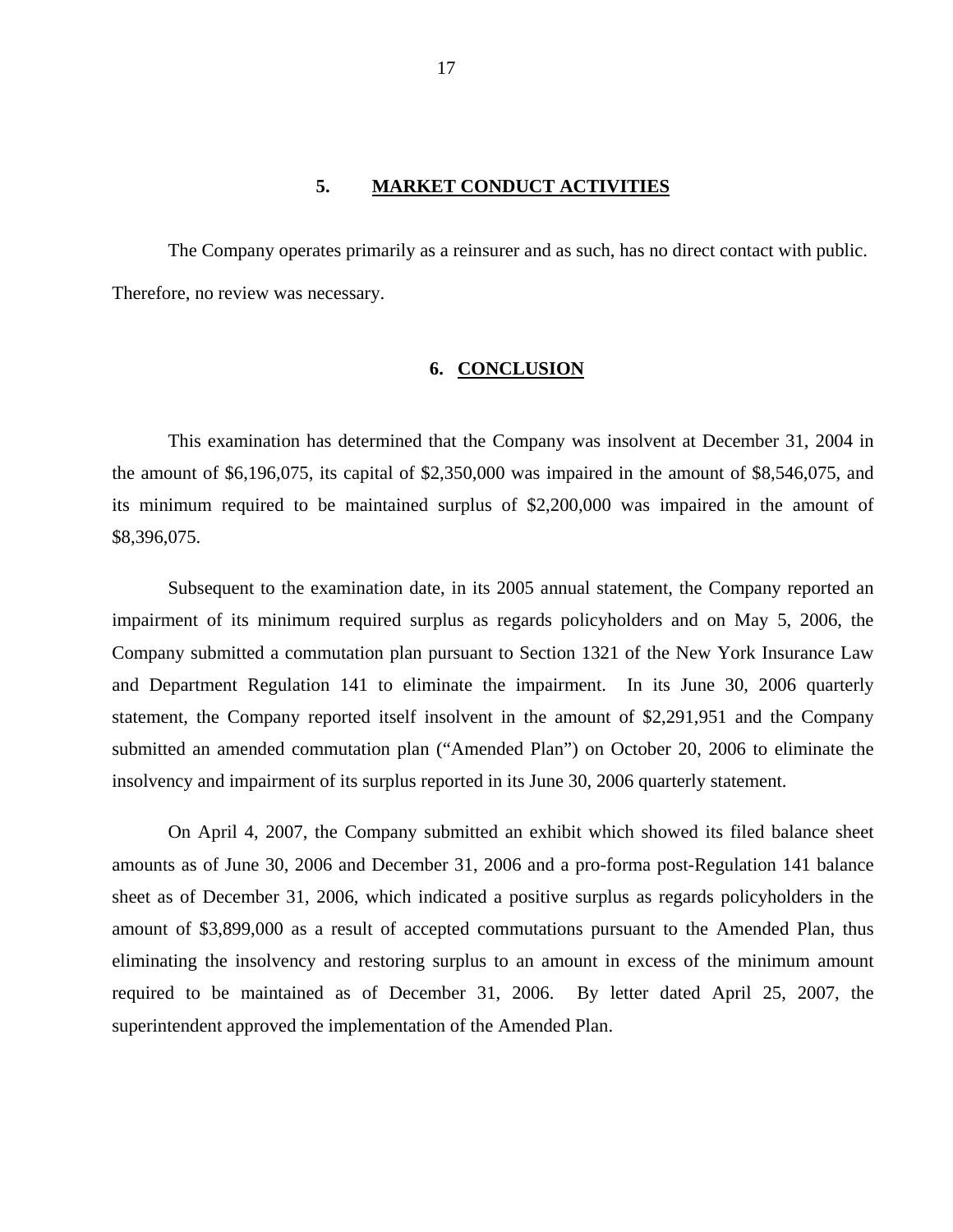### **7. COMPLIANCE WITH PRIOR REPORT ON EXAMINATION**

The prior report on examination contained one recommendation as follows (page numbers refer to the prior report):

- ITEM PAGE NO.
	- A It was recommended that any director who cannot attend board of directors' meetings on a regular basis should resign or be removed. 4

The Company has complied with this recommendation.

### **8. SUMMARY OF COMMENTS AND RECOMMENDATIONS**

### ITEM PAGE NO.

A. This examination has determined that the Company was insolvent at 2, 14, 17 December 31, 2004 in the amount of \$6,196,075, its capital of \$2,350,000 was impaired in the amount of \$8,546,075, and its minimum required to be maintained surplus of \$2,200,000 was impaired in the amount of \$8,396,075.

> Subsequent to the examination date, the Company submitted a commutation plan pursuant to Section 1321 of the New York Insurance Law and Department Regulation 141 to eliminate the insolvency and restore surplus to an amount in excess of the minimum amount required to be maintained as of December 31, 2006. The superintendent approved the implementation of the commutation plan by letter dated April 25, 2007.

#### B. Management

i. Board of Directors

It is recommended that the board of directors hold the requisite number 5 of regular meetings as set forth in its by-laws.

ii. Conflict of Interest

It is recommended that the Company ensure that all directors and 6 officers complete conflict of interest statements annually.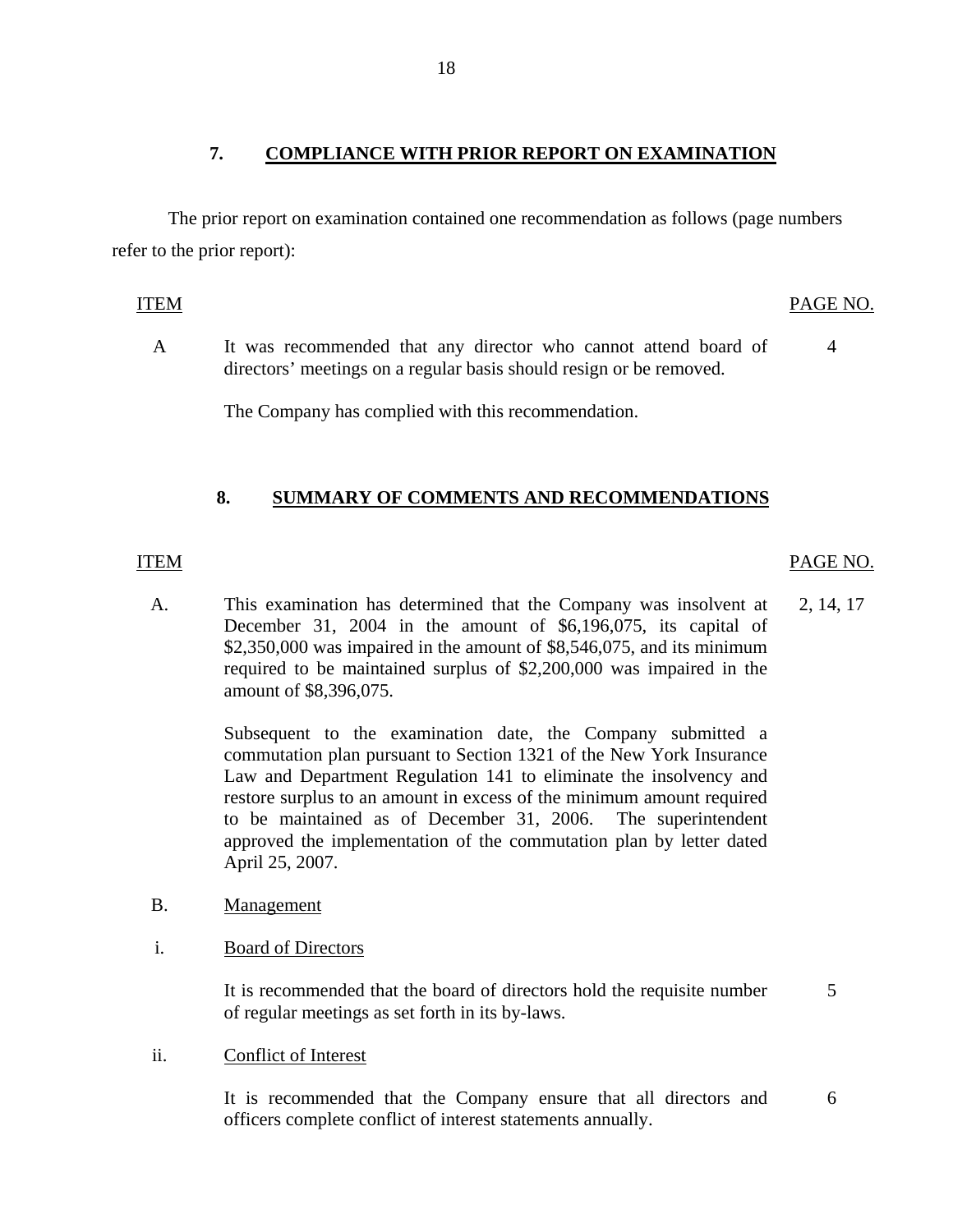# C. Abandoned Property Law

It is recommended that the Company file its abandoned property reports 10 on a timely basis pursuant to the provisions of Section 1316 of the New York State Abandoned Property Law.

- D. Accounts and Records
- (i) Prior Report Acknowledgment

It is recommended that the Company Comply with Section 312(b) of the 11 New York Insurance Law.

(ii) Engagement Letter

It is recommended that the Company obtain an engagement letter that 11 complies with Department Regulation 118 from its CPA firm.

- E. Loss and Loss Adjustment Expenses
- (i) It is recommended that the Company provide complete and accurate 16 loss and loss adjustment expense data to the Department in a timely manner.
- (ii) It is recommended that the Company's Actuarial Report underlying the 16 Statement of Actuarial Opinion contain appropriate documentation that would be sufficient for another actuary practicing in the same field to evaluate the work.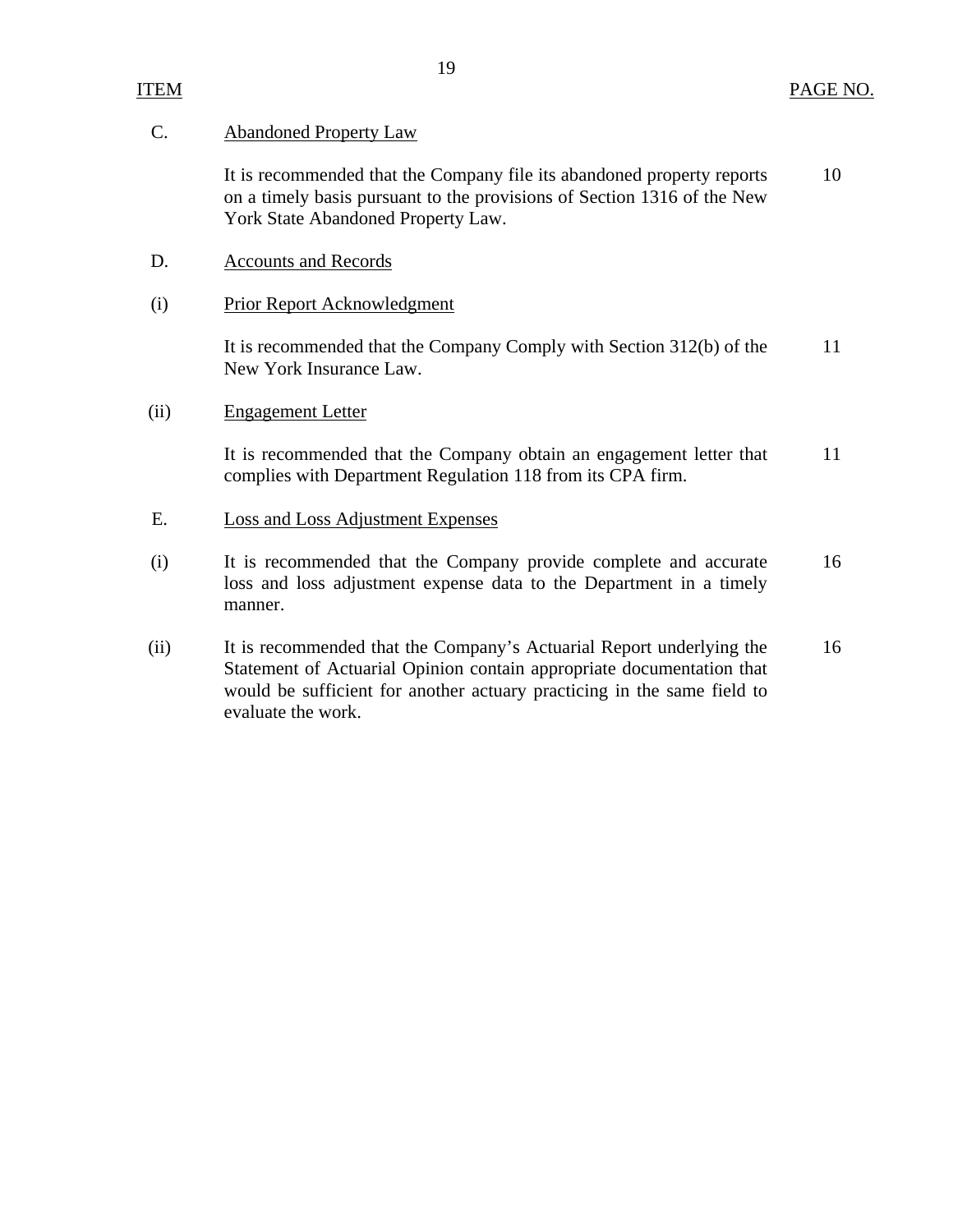Respectfully submitted,

 $\sqrt{S}$ /

 Adebola Awofeso Senior Insurance Examiner

STATE OF NEW YORK )  $)$ SS:  $\mathcal{L}$ COUNTY OF NEW YORK )

ADEBOLA AWOFESO, being duly sworn, deposes and says that the foregoing report, subscribed to by him, is true to the best of his knowledge and belief.

/S/

Adebola Awofeso

Subscribed and sworn to before me

this  $\qquad \qquad$  day of  $\qquad \qquad$  , 2008.